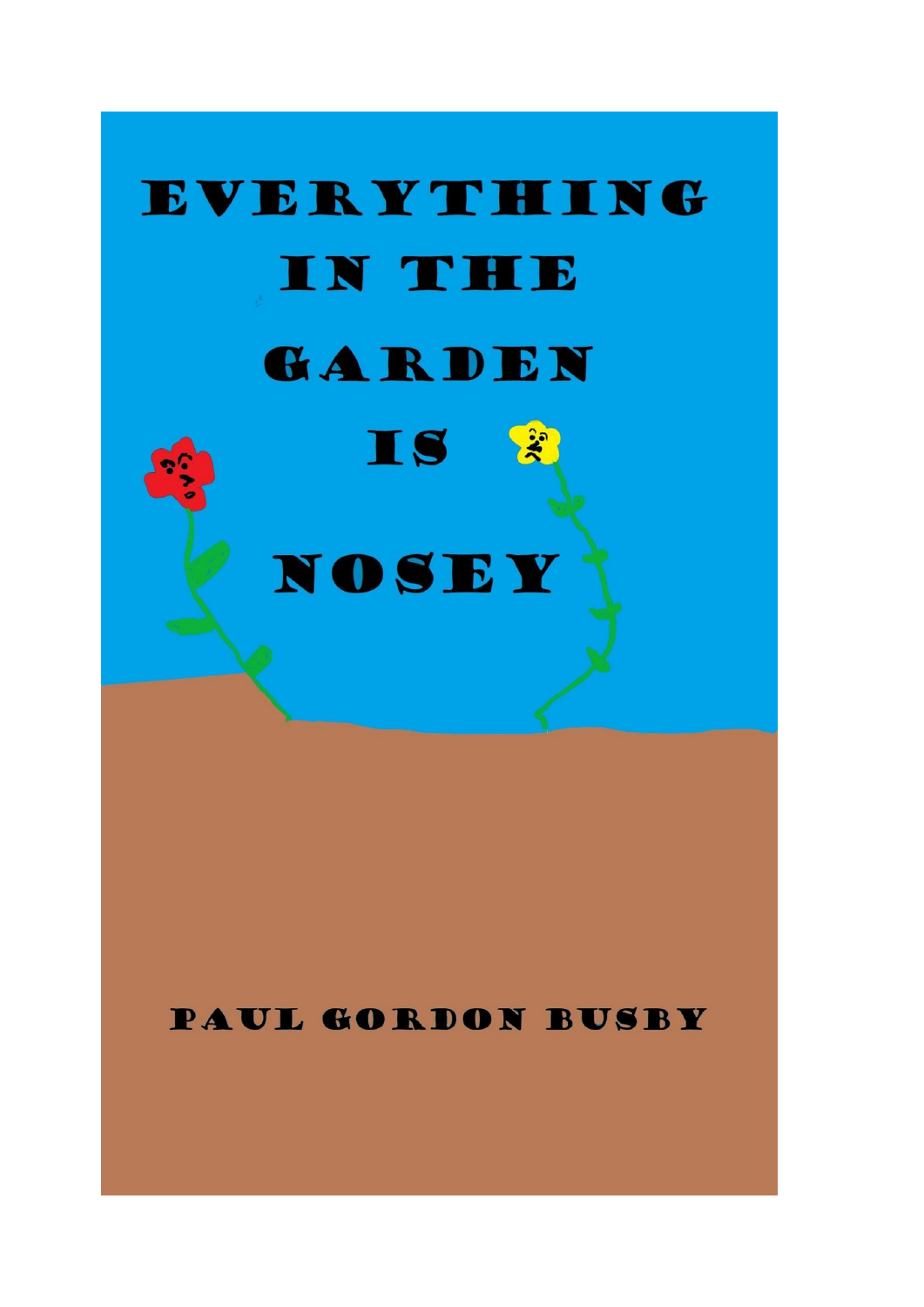# **EVERYTHING IN THE GARDEN IS NOSEY**

**by**

**Paul Gordon Busby**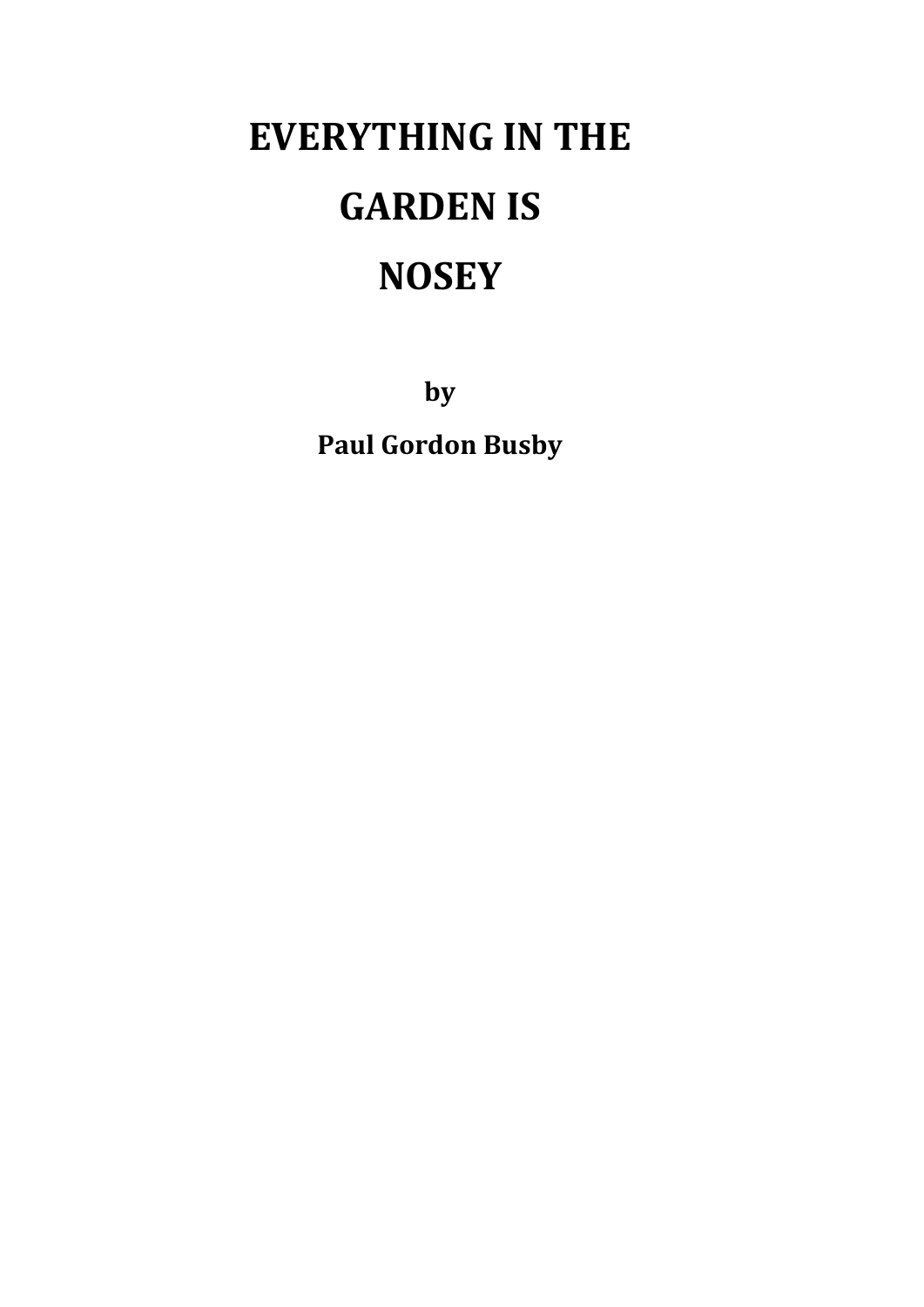#### Copyright © 2020 Paul Busby

All rights reserved, including the right to reproduce this book, or portions thereof in any form. No part of this text may be reproduced, transmitted, downloaded, decompiled, reverse engineered, or stored, in any form or introduced into any information storage and retrieval system, in any form or by any means, whether electronic or mechanical without the express written permission of the author.

This is a work of fiction. Names and characters are the product of the author's imagination and any resemblance to actual persons, living or dead, is entirely coincidental.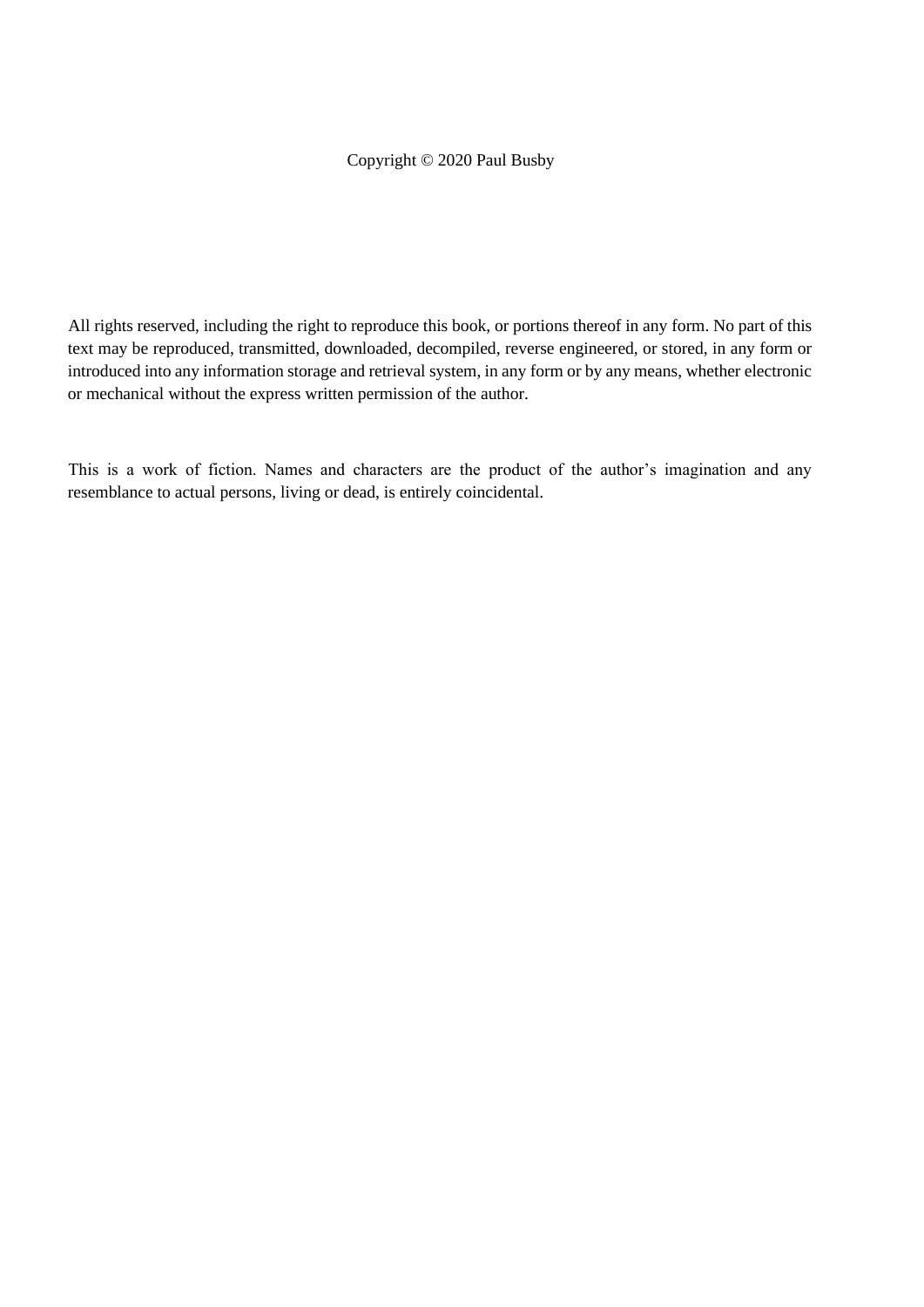*This book is dedicated to Ashmi, Moitree and Rahul*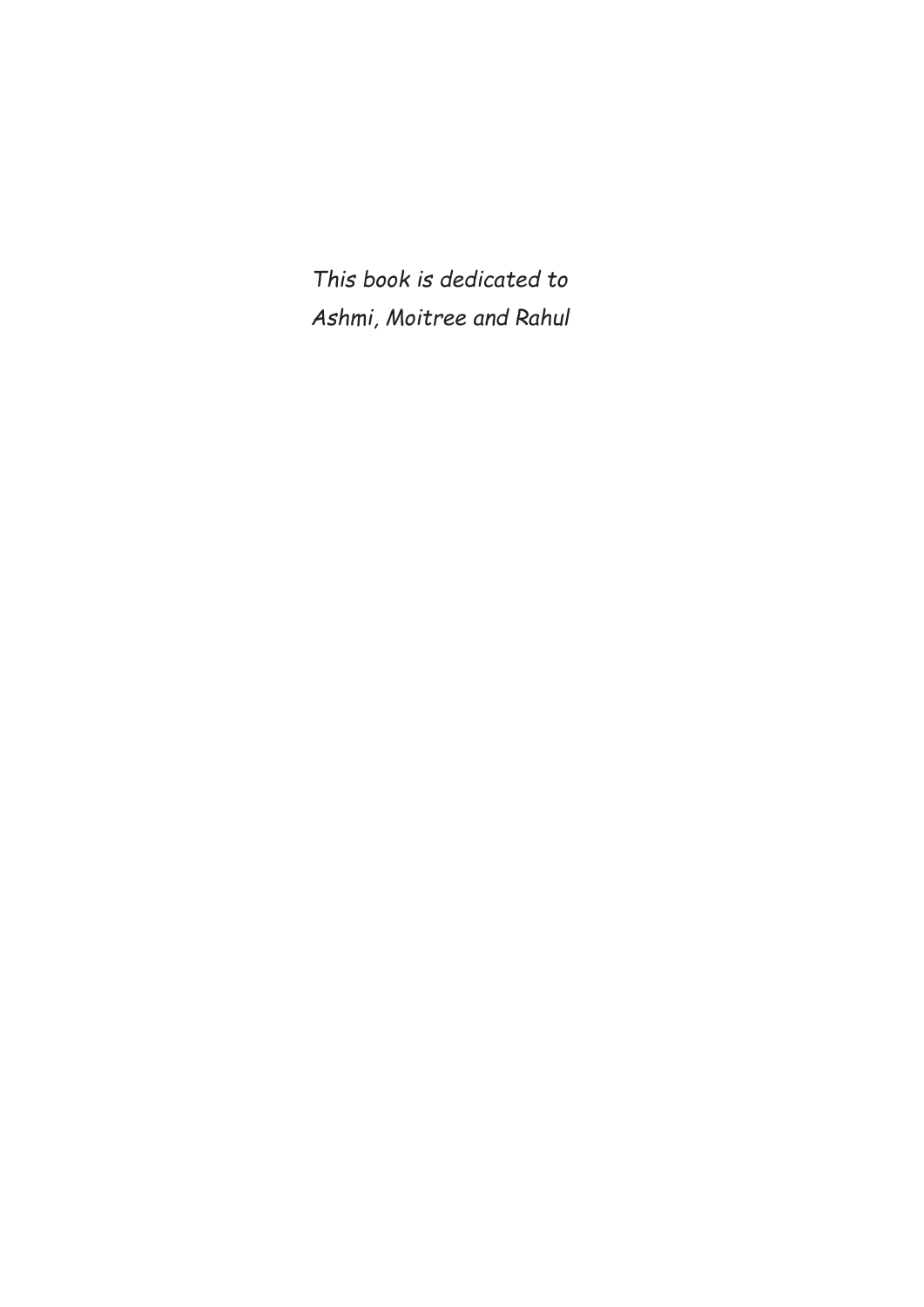**Contents** [INTRODUCTION](#page-6-0) [THE ROSE GARDEN](#page-7-0) [THE LAWN](#page-11-0) [THE FLOWER BORDERS AND THE ROCKERY](#page-15-0) [THE SECLUDED GARDEN](#page-19-0) [THE FRUIT PATCH](#page-23-0) [THE VEGETABLE PATCH](#page-27-0) [THE POTTING SHED](#page-30-0) [THE HERB GARDEN](#page-34-0) [FINAL WORDS](#page-37-0)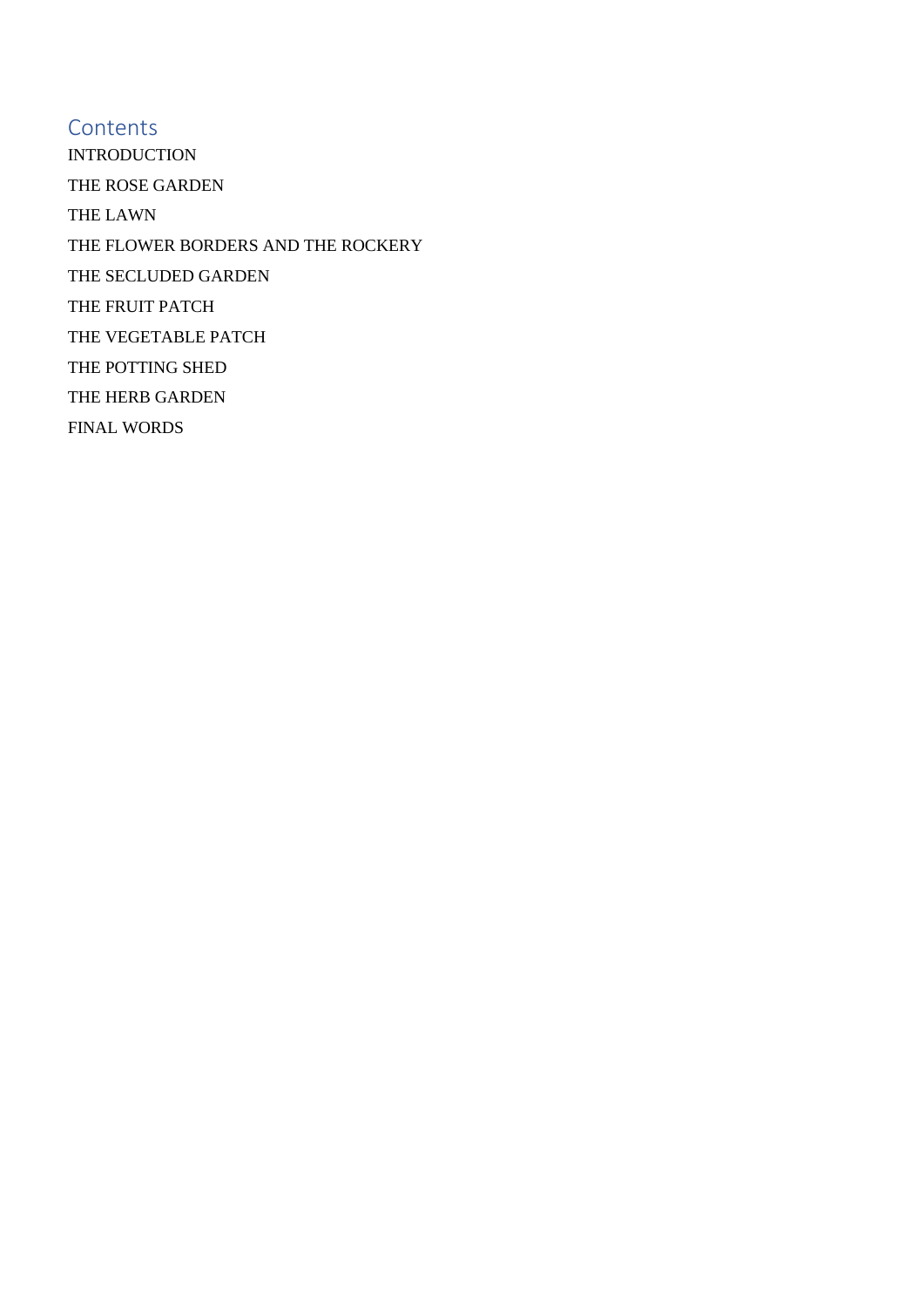

 $\mathcal{L}_{\mathcal{F},\mathcal{F},\mathcal{G}}$  .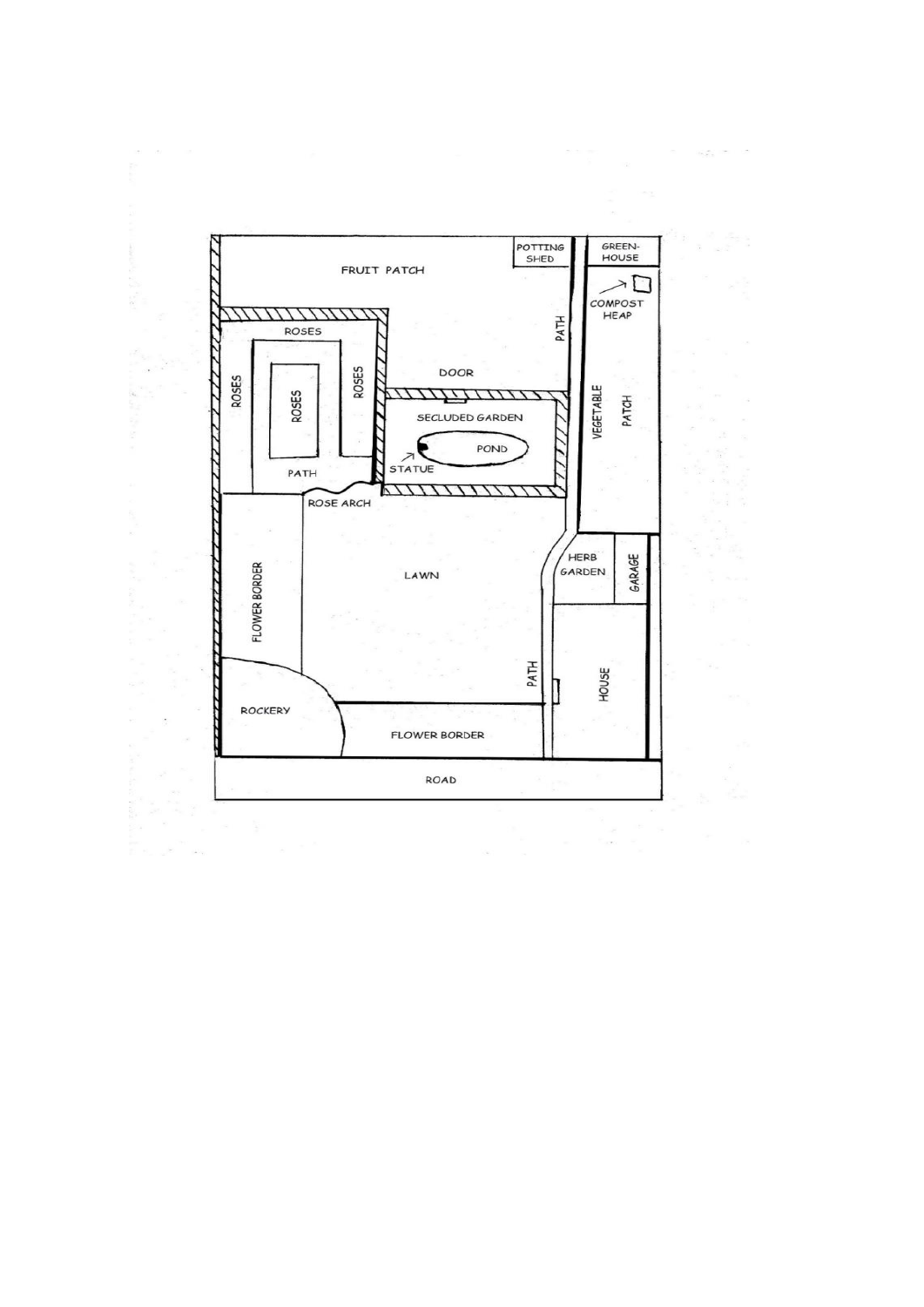#### INTRODUCTION

<span id="page-6-0"></span>It was not a large garden in comparison with those other gardens which surround stately homes and castles lived in by the British aristocracy, or people who have achieved fame, in one way or the other. But compared to the average garden around the average suburban house in Britain, it was in a different league.

 It contained a spectacular rose garden, various flower borders and a rockery surrounding a fairsized lawn (not too big, not too small in relation to the whole garden) with a few weeping willows standing sentry over it, a large area devoted to fruit bushes, plants and trees, a spacious vegetable patch, a herb garden, a secluded hide-away with its own pond, a greenhouse and of course, a potting shed, large enough to cater for the implements necessary to look after the garden, but ironically not big enough to store most of the pots, which had to be kept outside,

 In the winter it was a rather forlorn place, with huge gaps of bare soil where unsuspecting annuals would later be planted and perennials which would choose to emerge in their own time. The grass, looking more like an overgrown meadow than a manicured lawn, felt sorry for itself, and many of the trees and bushes, still in hibernation, were devoid of all greenery. The garden in winter was not the sort of place you would want to spend much time in, and few people did so.

 But once spring had come when fresh green leaves made their appearance together with a cheerful array of spring flowers, a welcome dash of colour returned to the garden. It was instantly transformed and from then until late autumn it became a place of beauty and, if you excuse another cliché, a haven of peace and tranquillity.

 Or was it? Maybe visitors to the garden thought so. But what of the residents? And I don't mean the owners of the house or the gardeners. I am referring to the real residents who were there, twentyfour hours a day, seven days a week and in some cases, the whole year long and even longer.

 This is their account of what it was like there. You may be surprised and even shocked by their revelations. But don't take my word for it. Let's listen to what they themselves have to say about it.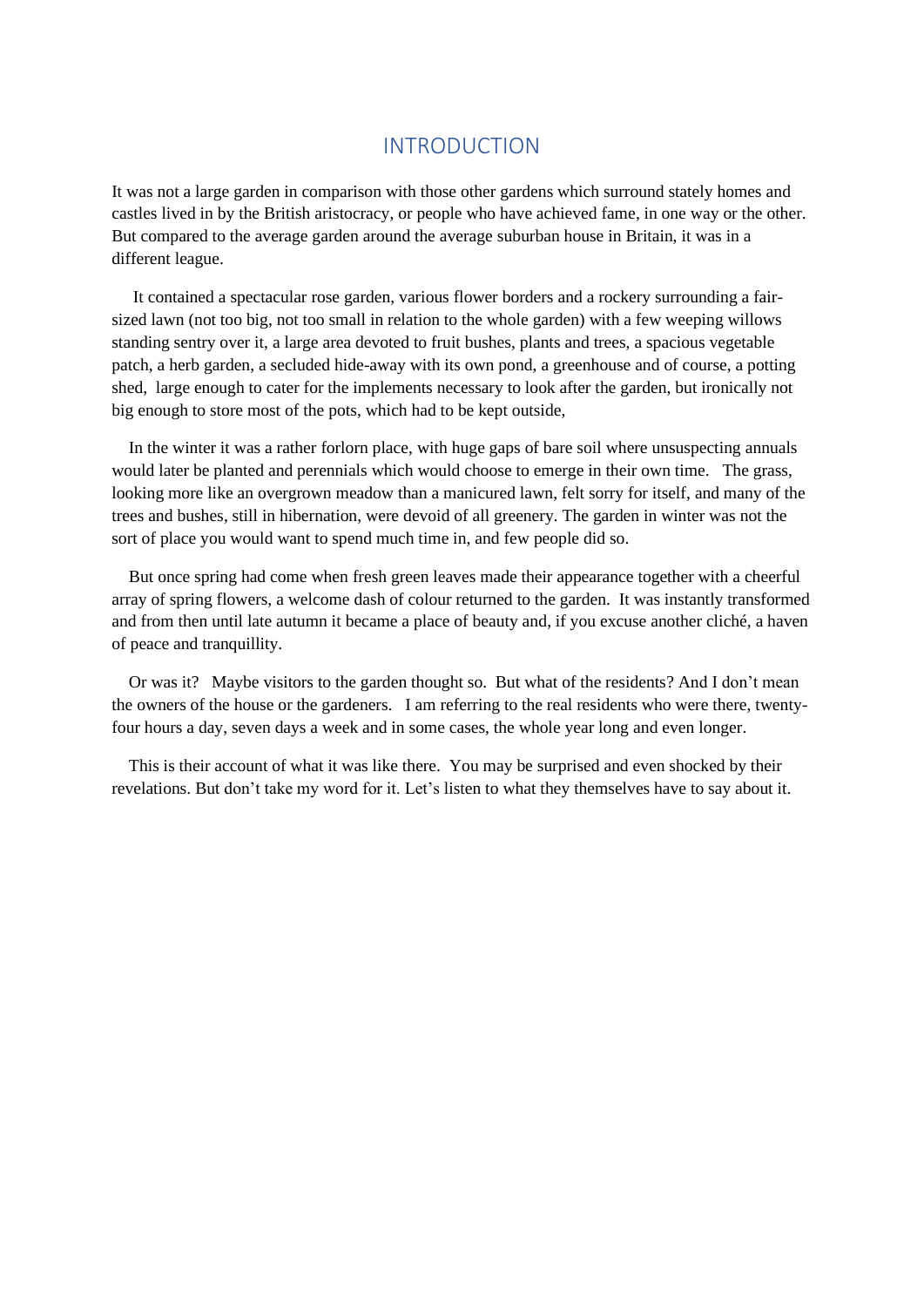### THE ROSE GARDEN

<span id="page-7-0"></span>It is no exaggeration to say that the rose garden was the centre of attraction to visitors, drawn there by the dizzying mixture of scents and dazzling colours of that much-loved flower.

 It was very basic in design – a square-shaped enclave with walls on the left and right sides and at the rear, with climbing roses supported by trellises on these walls. In front of them were wide rosebeds which bordered a path. In the centre of the path was another elongated rose-bed. In recent times, the central path around this bed had been made one-way circuit to avoid visitors bumping into one another and blocking the way to others. The entrance/exit was under an arch, covered by a very showy rose to draw in people from the lawn in front of it.

 The simplicity of this design benefitted not only the visitors and the gardeners, but also enabled the different roses to be aware of what was going on all around them and to communicate with each other.

----------

"Have you been awake for long?" Roseanne asked Flora, her neighbour.

 "No. I've only just come to. Wish it was a bit warmer. I'd have slept in if I knew it was going to be this chilly. What about you?"

 "I've been awake for some time. Maybe a week or so. We've got a new arrival. They've taken away poor Mildred. Mildred's mildew finally got the better of her and she's been replaced by Simone. She's a singleton - only has five petals, I'm told. Only young, but she's been around a bit. Started in the rockery and then in the flower garden for a while before coming here. Can't seem to settle."

 "Perhaps she's been put here because she been upsetting her old neighbours. Sounds like she could be trouble."

"Got rather a posh name, though – Simone. Whereabout is she?"

"Over there, climbing up the trellis on the far wall."

 "Hmm! Looks pretty ordinary to me. Nothing to get too excited about. Not that I get excited about other roses, mind you. I'm not obsessed with petals, but I do feel that not having many on is rather vulgar. She's definitely not like us."

"You mean with our double-petals and all?"

 "Well, double-petals do show we've got good breeding. Singletons, like her, are not far removed from wild dog roses. She's more than likely a social climber. All the climbers I've known have pretentious names."

"I think you may be right, there."

 "Just look at her. She's mostly white with pink around the edges. The splitting image of one of those dog-roses that you find in the hedges. Common as muck if you ask me."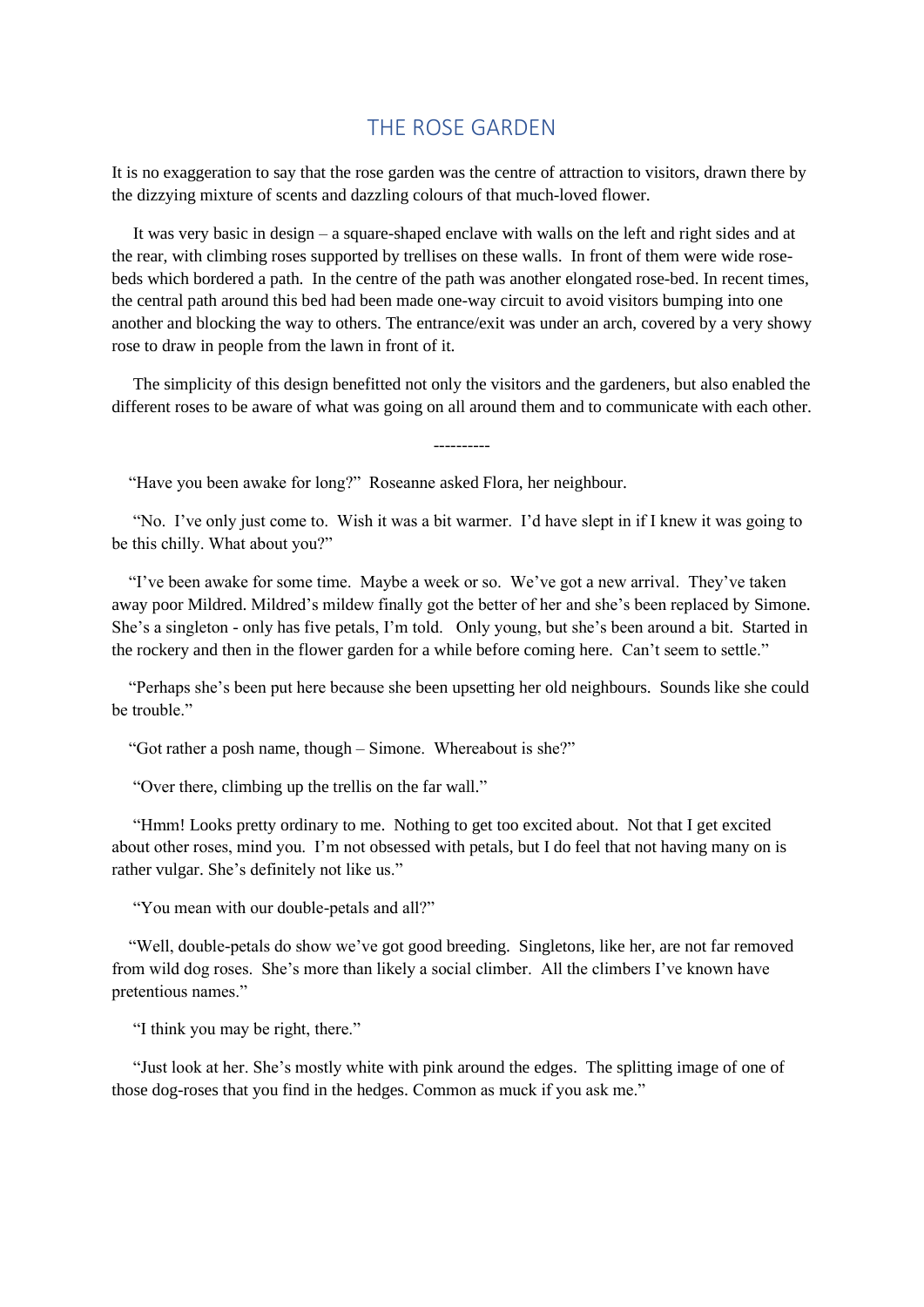"Talking of muck, I notice they've covered my nether regions with horse manure. Doesn't half pong. They say we thrive on it. They don't seem to realise we put a spurt on to grow up higher so we can't smell it so much."

 "That's may be true for you, Flora, but I can't do that. I'm not as tall as you are. All I can do, as ground cover, is to spread out sideways, so I can never get away from the stinking manure."

 "Well, maybe you should grow over the path. They'd never put manure on the path in case visitors tread in it and then they'd kick up a stink."

"Quite literally, Flora."

 "Well, I must get on. I've got some buddies coming today so I must prepare myself for when they arrive. Bye for now."

----------

"Bye."

 By a month later, Roseanne had managed to creep closer to her friend Mary. Mary had hated that name. There was always confusion between Mary rose and rosemary and when the children from the house had been instructed to fetch some cuttings of rosemary for a recipe the chef was making, they would sometimes end up in the rose garden and molest poor Mary. She never knew whether the chef had a good look before adding snipped-up bits of her stalk into the food. No-one was carried off by an ambulance, so she presumed he had noticed the mistake in time.

"You're looking well, Mary," said Roseanne to her. "Have you had any snips lately?"

 "No, fortunately," she replied. "Either the children are no longer trusted to help collect the herbs, or they've got a new chef up there who doesn't like using rosemary. Anyway, good to talk to you. I'm just about to make myself a hybrid tea. Would you fancy one?"

 "I'll only have water, thanks, which reminds me – they're a bit late bringing the watering can around today."

 "That's because it's been quite rainy of late and they probably think we don't need any more water. Have you tried looking droopy? That sometimes helps."

"Not much good for me. I'm so low down I can't droop much and they wouldn't notice if I did."

 "Ha, you should see her over there. She's a damask, and not from this area at all. Her family originally came here from the Middle East. She puts on an act of wilting whenever she gets even a little bit thirsty and they immediately fetch the watering can for her. Whenever I'm flaked out, all I get is a dribble at the most, but she gets a whole can-full."

 "I reckon it's her scent. People all go crazy about roses which have a strong smell. With me, they can be quite sniffy, but then blow their noses as they think they've caught a cold. With roses like the damask they walk away smiling. By the way, what's her name?"

"Diva."

"That doesn't surprise me in the slightest. I expect she sings and dances too."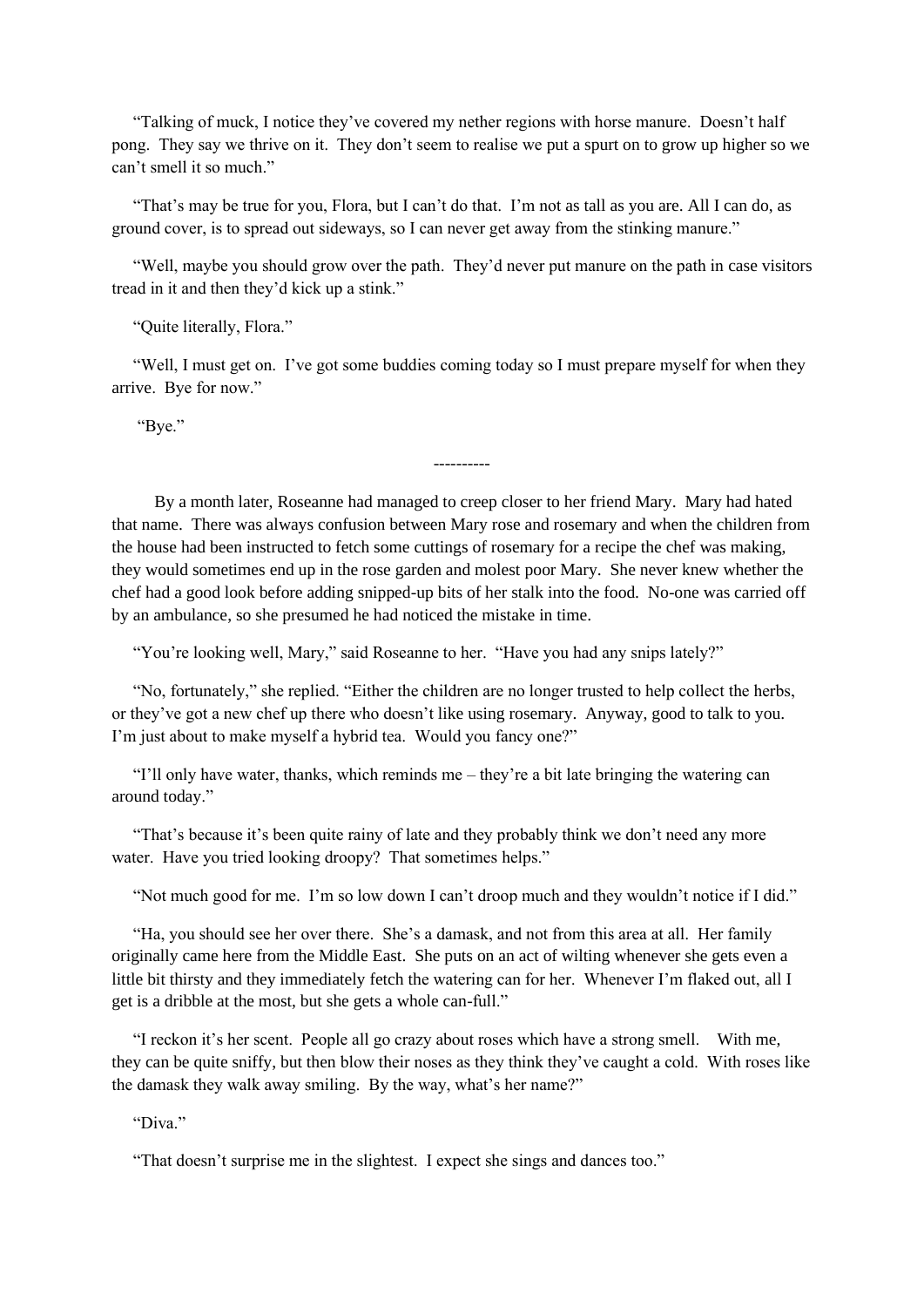"Not sure about that. We'll have to wait until the summer to find out."

 The summer soon came, although you wouldn't have guessed it at first. Rain and cold winds kept the visitors away until the sun deigned to come out and a spell of hot weather ensued, bringing with it coachloads of day-trippers and cars full of garden enthusiasts eager to mooch around and enjoy themselves in the wonderful surroundings.

----------

 The rambling rose adorning the arch at the entrance had the usual effect and people soon made their entrance and slowly ambled around the path, pointing at various roses and admiring the colourful display they made.

 "Here they all come. Hope they don't tread on my lowest stalks like they did last year," said one rose.

 "What a way to earn a living," another said. "I could be in a cemetery and no-one would even notice me, and I could just get on with life."

"How many more hours have we got of this?" the first rose asked.

"Until closing time. Grit your ovaries and think of England. It'll soon be over."

 People oohed and aahed and exclaimed: "Isn't that lovely!" and "Look at this one – isn't it beautiful." Some of the roses seemed to enjoy the attention they were getting, but others were getting more and more annoyed.

 "I can't stand all this being stared at," one said. "It makes me feel like a spectacle object. I'm not just a pretty thing. I have a personality too."

 "I know what you mean," said another. "Summer's bad enough, but come the autumn they just want to see my hips. Some people even feel them. Disgusting! There should be a sign – No hands on hips here."

A young couple entered the rose garden. They stopped at the bright red damask rose.

"Just smell this one," the man said. "Isn't that simply divine."

 The woman leaned over and had a good smell of it. It had a strong, almost intoxicating sweet scent. Her immediate reaction was to agree with her boyfriend. Then she thought about it. She had recently spent a lot of money on toiletries to add to her own allure. Her boyfriend had not commented on how nicely she smelled, but here he was, gushing about this red rose. She felt really put out.

 "I suppose it's O.K. - if you like that sort of thing," she commented. "But it's a bit over-powering for my liking."

Roseanne was watching this and couldn't help but smile when she overheard this.

 The couple continued on their way along the path and stopped in front of Simone, the five-petalled rose which was decorating the rear wall.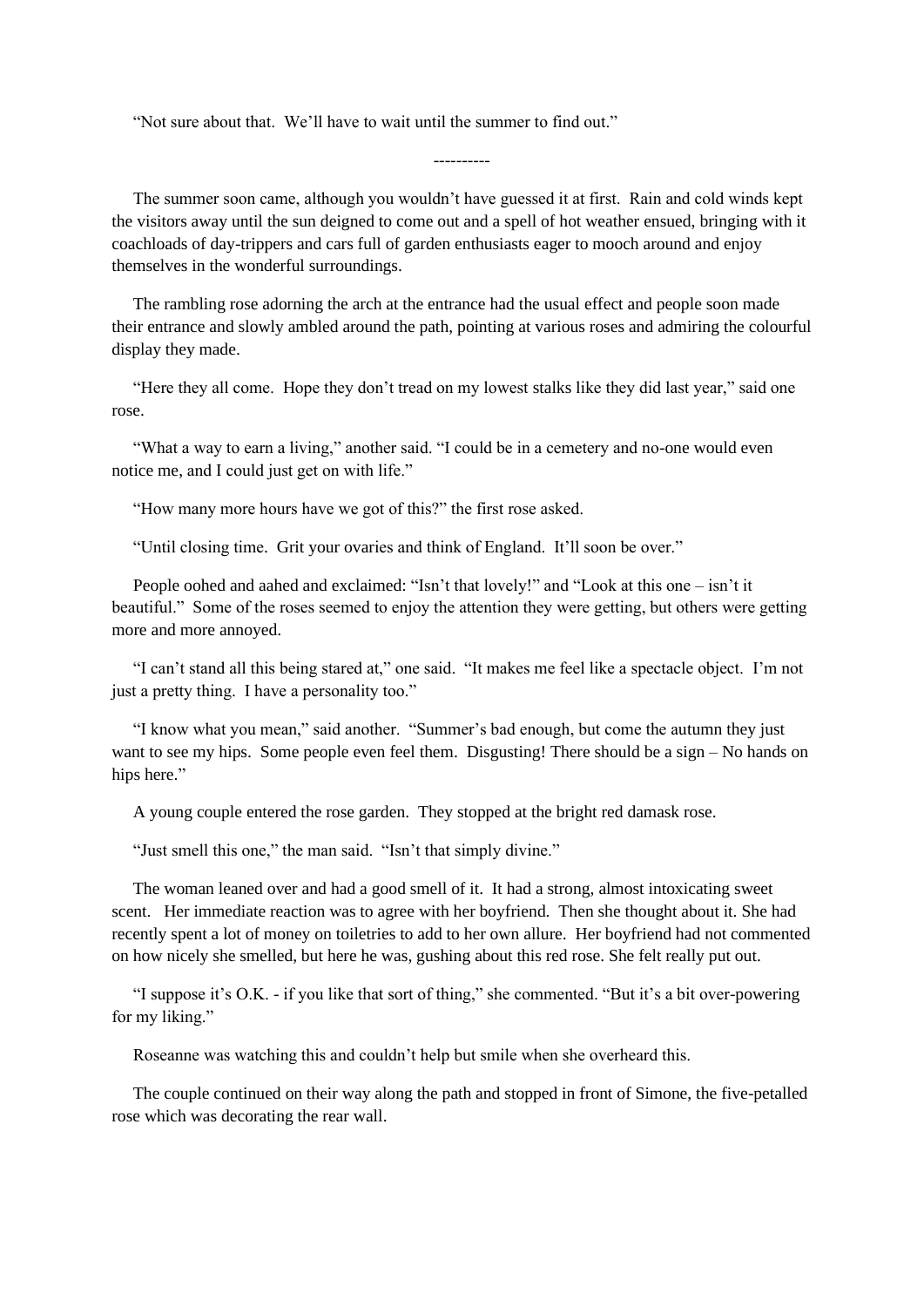"Oh, I do love this sort of rose," the young woman exclaimed. "It reminds me of when I was girl and used to walk along the country lanes where the wild roses bloomed. It made me so happy."

 Her boyfriend nodded, although he did not think the rose was anything special. But he had to admit that he found the scent very pleasant.

"It smells very nice," he said.

 This puzzled his girlfriend who could not smell it at all. I wonder if I'm losing my sense of smell, she thought. Then it struck her that he must have noticed the scent she was wearing for the first time. She smiled but did not say anything.

 Roseanne, who had noticed this, was furious. How could people be so stupid to fall for such an unremarkable rose which clearly had very little breeding. It was unbelievable. She, herself, had only small flowers but at least they had a double row of petals. Being of low height, though, was a problem for her. People noticed she was there but never stopped to admire her as they did with the other taller and more flamboyant roses. Her anger quickly turned to sadness and self-pity.

----------

 The hours passed very slowly. Shortly before closing time a mother and her little girl came into the rose garden. While the woman was spending a long time looking at all the floribunda and hybrid tea roses her daughter was getting bored. She could not appreciate the roses her mother liked so much as they were much too high for her to see or smell.

 She looked down at the ground and became absorbed in watching a beetle scurrying on its way; then a line of ants marched along in procession; and then a beautiful butterfly alighted on a leaf. When it flew off, the girl had a good look at the leaf and the flower beside it. They belonged to Roseanne.

"Which rose did you like best?" the mother asked her child.

"This one," she said. "All the insects like it too. Look!"

 A ladybird landed on one of the leaves and the little girl picked it up in her hand. It stayed still for a moment before going back to the leaf. A big bumble bee flew into one of the flowers and then into several more of them until it had collected enough pollen on its back leg to be getting on with. The girl was intrigued.

"If we had a rose, I would want one of these," she told her mother.

"Well maybe we need to get one," said her mother. And they left.

Roseanne was thrilled to bits. She no longer envied the other rose bushes. She was famous.

 "Maybe Simone isn't so common after all," she said to herself. "And maybe there is nothing wrong with the highly-scents-ative Diva. They may attract some people. Fine. But I am popular with little girls and their mothers and all manner of insects. I can now hold my head up high for the first time…even if it is only three foot from the ground."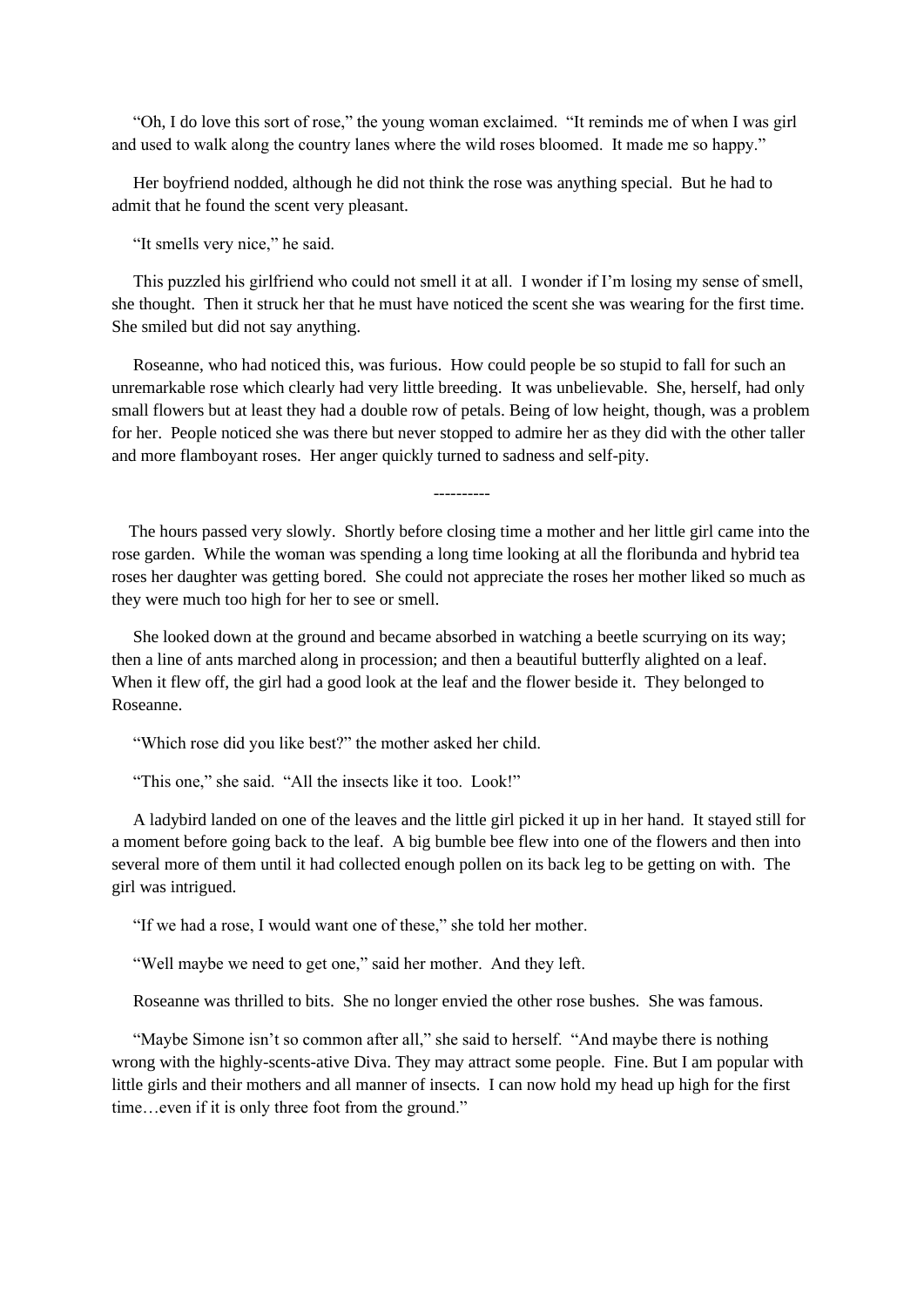#### THE LAWN

<span id="page-11-0"></span>Visitors to the rose garden were noted with some annoyance by Lorne. (He had changed his name by deed poll to make himself sound more refined. In a garden like this, you had to keep up to the standards expected of you.) People had to cross him to get to see the roses, and he certainly could get very cross. He hated stiletto heels which dug holes in him. He hated children running up and down on him, particularly when they churned up the grass: it took ages for it to settle down again. And most of all he hated dogs who left "calling cards" when their owners weren't looking, and then dug the ground with their paws to try and bury what they had deposited. In short, he hated everything and everyone.

 He felt that visitors had come to the large garden to admire him, first and foremost. It is true that people did love the look of the lawn. Years ago, when he was growing up, he did not care so much about his appearance. The owners of the house kept a flock of sheep to keep the grass trim. That was alright with him at the time. After that, the owners got rid of the sheep and the gardeners used scythes and shears to keep him looking spruce. That could be painful for him when the implements lost their sharpness, and he occasionally got nicked when an inexperienced gardener was at work.

 The heavy lawn-mowers which came next were a bit more acceptable, apart from the heavy rollers which stifled him. He was glad when these were replaced with light-weight lawn-mowers, apart from the noise and the dreadful smell of petrol (gasoline) which they left behind.

 "I don't want to be known as a Lorne-moaner," he used to say to the willow tree which shared part of the garden with him. "However, grooming is very important to me. And it has to be done at least twice a week. I just wish that people treated me with more love and respect."

 The willow tree, who was besotted with another willow tree some distance away, was swaying to and fro in the breeze and was unable, and more importantly, unwilling to hear him.

 Apart from the mowing, Lorne had to put up with being raked, especially in the autumn when leaves from the trees and bushes landed up on him.

 "It plays havoc with my stripes," he said to a petunia in the flower bed. The petunia was not interested. She'd heard it all before.

 When he was having his winter nap, the gardeners used an aerator on him to help with his breathing. In old age he had developed severe grassthma and this helped, but at this time of year he was totally unaware of being treated for it. He often complained of being down-trodden, which indeed he was during the summer months, and this might have caused the affliction that came on later in the season.

 The other thing the gardeners did for him in the winter was to apply some fertiliser and sand. Where the grass was getting bare - and he knew he had some bald spots - some grass seed was sprinkled over it. The new shoots soon grew and blended in with the old growth without any problems or resentment to the newcomers.

----------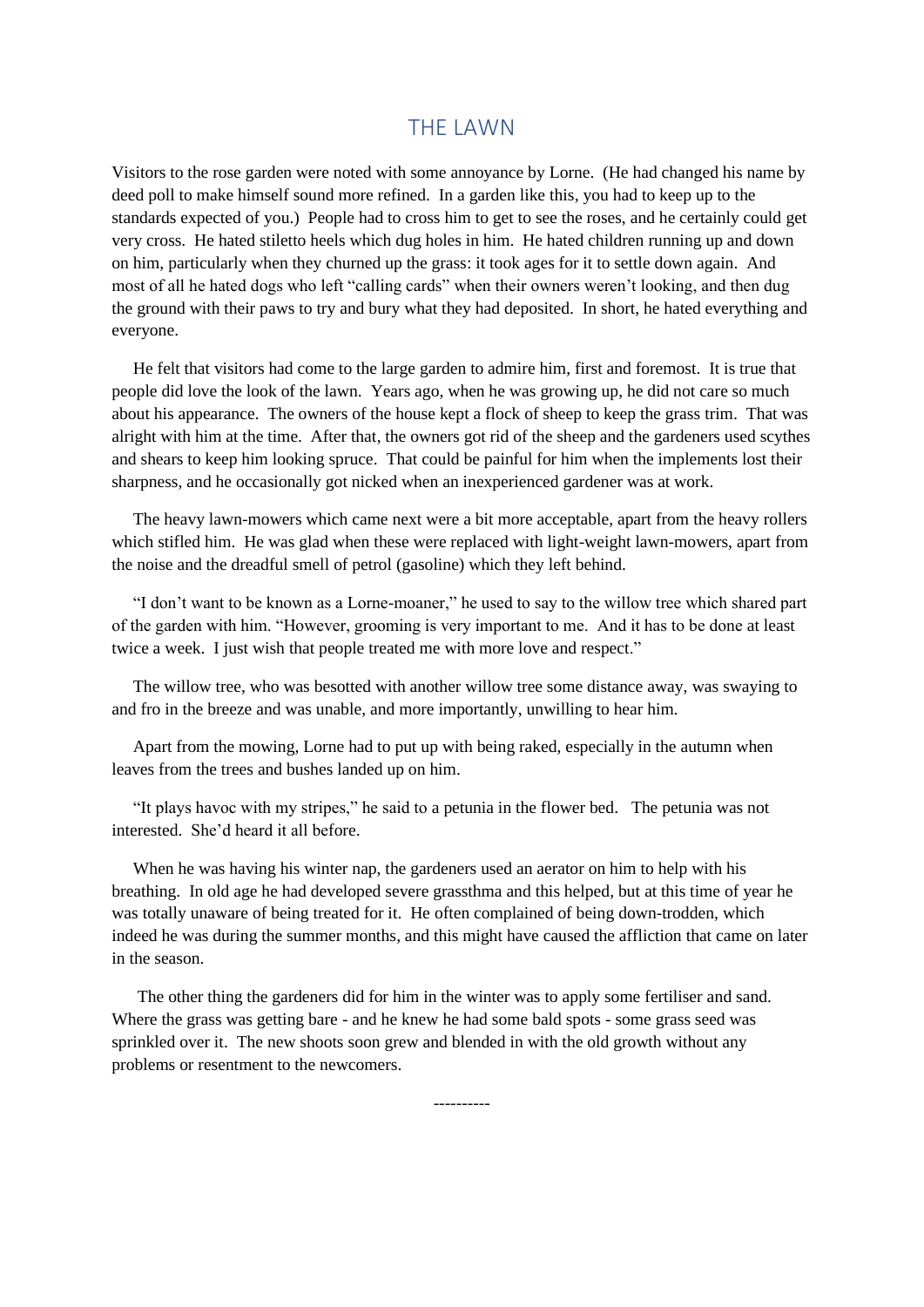Last year, he was beset with a number of problems. He had never known such a bad year for weeds. There was a proliferation of daisies, buttercups and clover. At least, these did not show once he had been mown, yet they destroyed his clean-cut appearance which he prided himself upon.

"It's a bit like having acne," he commented to the willow.

The willow was too busy weeping to even hear him.

"Oh, for goodness sake, stop blabbing," Lorne said. "You've not got my problems."

The willow continued to weep.

 "Look, I'm sorry if I upset you. I wish I could do something about having weeds all the time," Lorne said.

"Maybe it's your age," said the willow in between sobs.

----------

His troubles were exacerbated when bigger weeds came along – dandelions and thistles.

 "Please, please do something about the dandelions," he cried out to the gardeners, "before they go to seed and then the little perishers will get everywhere."

 For once the gardeners appeared to be listening. The next day they sprayed the entire lawn with a herbicide which made Lorne itch. Within days, the weeds had disappeared, but some of the grass turned brown in the spell of hot weather that had lasted for many weeks.

 Lorne was beside himself with grief. He spoke to the rambling rose in the entrance to the rose garden who sympathised with him. She too had sometimes been given a spraying, once against white fly, and another time when she had black spots on her leaves.

 "It's not very nice, I agree. But given a bit of time, you'll recover," she told him kindly, although she couldn't care less about his predicament.

 Fortunately, the following few days saw a change in the weather and it rained every day, quite hard at times. An inexperienced part-time gardener, seeing the brown patches, applied some fertiliser to those areas, but used too much of it. Very soon some new green blades of grass appeared. But there was now too much old and new growth in the soil to be broken down and Lorne caught a nasty dose of thatch. This prevented nutrients and water from getting to the roots of the grass. It was soon remedied by raking it out. But it didn't look pretty for a while and it hurt Lorne's self-esteem.

 "I used to have worms," Lorne told the gardener, "but they've deserted me and went off to the flower bed, just when I need them most."

 Indeed, the worms had mainly left the lawn and joined the flowers where they felt they were more appreciated.

 "No use boasting about having worms when all you do is to complain about us the whole time," commented one of them who overheard the conversation from a patch of new dahlias she was helping to get established.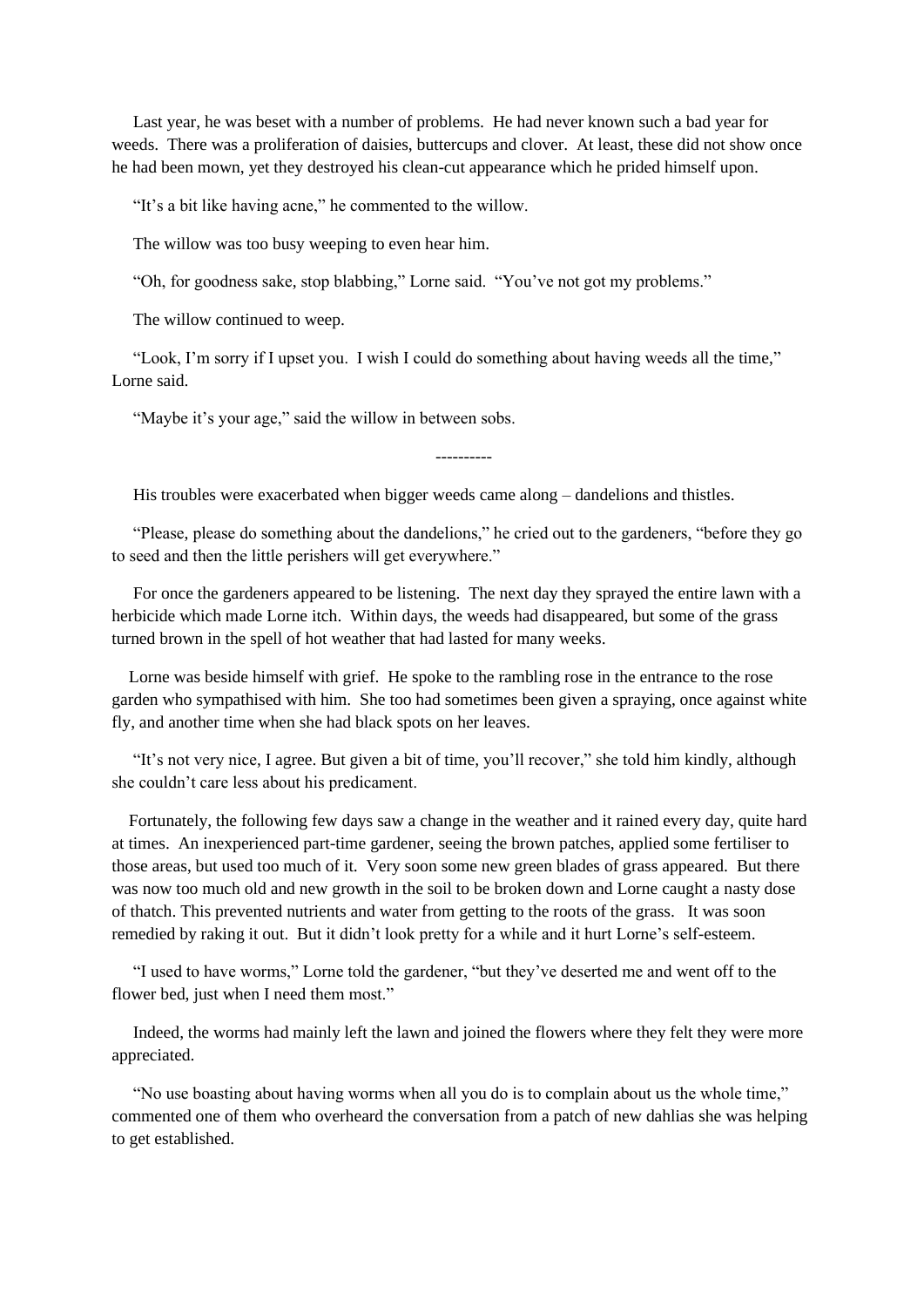----------

 If this wasn't enough, a new menace then appeared: moles. The immaculate flat surface of the lawn was now interrupted in places by mole-hills.

"Go away!" shouted Lorne.

"Why should I?" Marvin the mole answered him, cheekily.

"Because you are ruining my good looks," said Lorne.

"I'm entitled to be here too."

"No, you're not. Go home!"

"This is my home. I am a mole and I live in a…"

"Stop it. I know where. But you can find another hole to live in somewhere else."

"But it's August. We've all come here on our summer holey-days."

"That's too bad. Find another place to go."

"If that's your attitude, we'll see who gets to stay here – you or us."

With that, the mole disappeared down the nearest hole.

----------

 During the next few days more and more mole-hills appeared. The underground resistance was beginning to take shape. Lorne was furious about it and spent most of his time cursing the moles. Yet the more he ranted and raved, the more mole-hills sprung up.

Archie the arachnid wandered over to him one day.

 "You're looking a bit worse for wear," he commented. "You need to get in shape. You're letting the side down."

"I can't help it. It's these confounded moles I've got," said Lorne.

"There are many different ways of getting rid of moles. I've seen lots about it on the web."

"What would you suggest?"

"You could coat yourself with garlic juice every evening and wash it off in the morning."

"The smell of that would put off anyone coming near me."

"Well, how about covering yourself with onion skin and the moles will disappear in due course."

 "Can't do that. I had a terrible argument with the onions a few weeks ago when their maggots paid me a visit. I tried to tell them to keep their maggots, but they wouldn't listen and mobbed up on me. Very clannish they are, the young onion sects."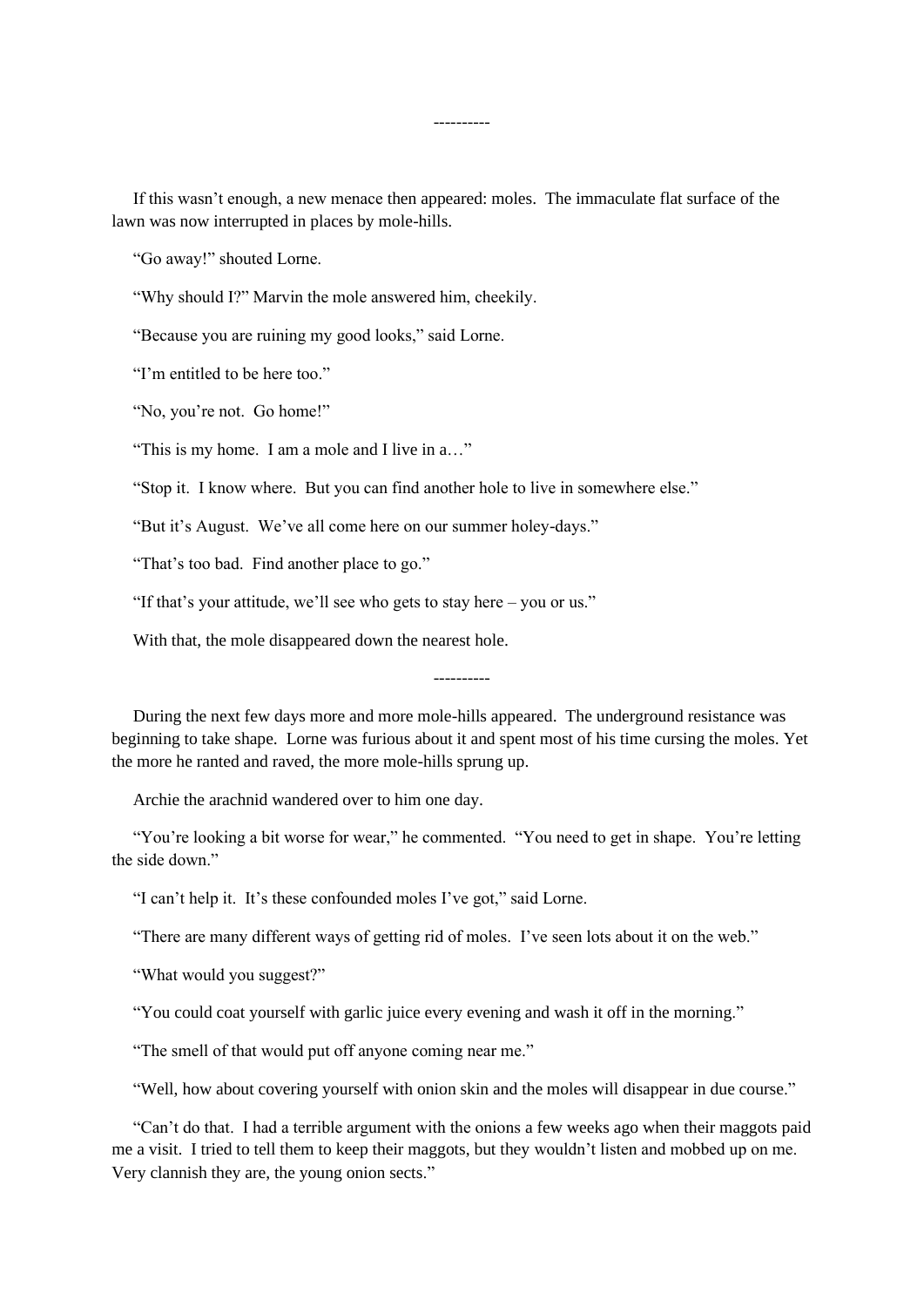"The only other thing I can suggest is bathing in apple cider vinegar or pineapple juice."

"I'd prefer plain cider, but I'll give it a go."

 Lorne wondered how on earth he was going to get hold of either of the ingredients that the spider mentioned. But his dilemma was solved for him when the owners of the house had a special event on their lawn to raise funds for the local church. There were tables set up providing refreshments, which included pineapple juice, lemon juice, and apple juice - or so it was labelled. When the fresh apple juice ran out, some older cartons of it were retrieved from the garden shed, long past their sell-by date. These proved to have fermented into cider and some had gone quite vinegary. Many people did not like the taste, but as it was a fund-raising do, they did not object. When no-one else was watching, they poured most of the contents of their glasses on to the ground.

 Lorne hated having this to drink but had no choice but to tolerate it. It was too much for the moles too. They had had enough of Lorne's bickering at them, and the addition of the smell and taste of cider apple vinegar was anathema to them. They departed en masse and Lorne was finally left alone, although he did have a hangover for days afterwards.

 The willow trees, however, simply loved the liquid refreshment, so much that they stopped weeping for a while. Or it could have been that they were all so blotto that they no longer heard Lorne's constant complaining?

 Lorne enjoyed a few days of peace and relaxation. But then the leaves started to fall on him and he had to endure being raked at frequent intervals.

 My elder cousin, Lorna Doom, was quite right when she told me about how badly life was treating her in the garden in Somerset, he thought; I know just what she means.

 His ill-tempered demeanour was well-known to the other inhabitants of the garden. Behind his back they referred to him by the nickname they had been given him: Lorne the Gloom.

 Be careful, then, the next time that you visit a garden and stand on the lawn. It might be Lorne. And be sure to 'Keep off the grass' when it says so. You may well regret it if you don't do as it says. He is a firm believer in Lorne order.

----------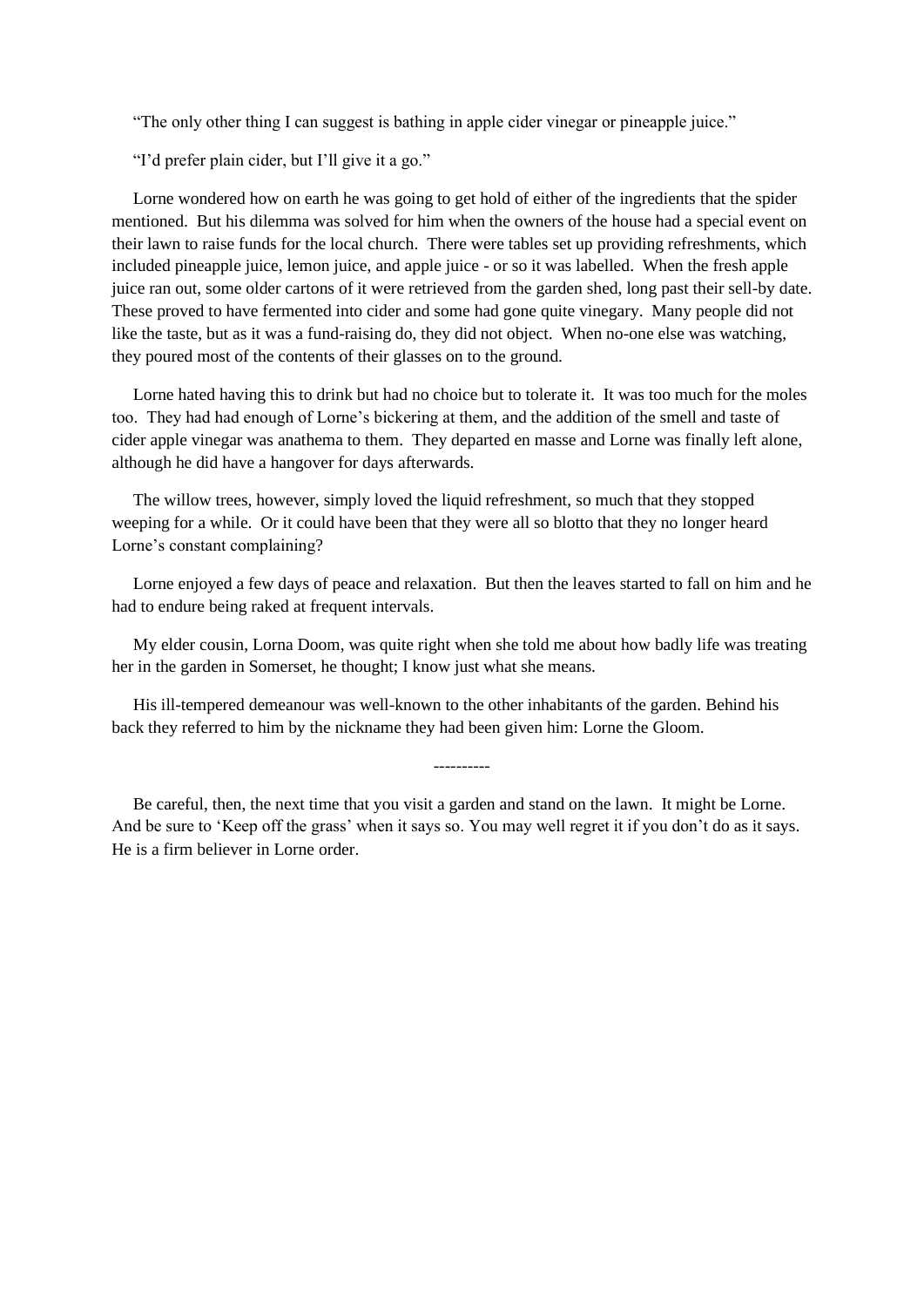### THE FLOWER BORDERS AND THE ROCKERY

<span id="page-15-0"></span>Around the lawn on two sides were flower borders. Where they met a small hillock had been transformed into a rockery. There was intense rivalry between the two parts of the flower border, with the rockery acting as a go-between and sometimes supporting one side or the other.

 The antagonism between the flower borders was created by the two gardeners who could not agree on what plants to grow, and where to place them. The plants in question took it upon themselves to take on the attitudes of their respective gardeners, but with much greater ferocity since they had to put up with the decisions made by them. But the plants did not necessarily agree with all of these decisions, it should be pointed out, and sometimes rebelled against them.

 The one gardener was named Godfrey, which he delighted in telling people meant 'the peace of God". For short, he liked to be known as God and acted as if he was infallible and all-knowing. Noone else called him God, especially the other gardener.

 She was called Gloria. At one time she was engaged to him until she realised that the marriage of Gloria to God would sound as if she had to be submissive to him, and she called off the wedding.

----------

 They had constant arguments over the flower borders and settled upon the plan of him taking care of the one on the left side, and her, the one on the right side, while the rockery had to be a joint venture. Not long previous to this, the area was all lawn until the owners thought they would like to make it more colourful. The gardeners therefore had a free hand to create the new flower beds as they saw fit.

 Although they agreed on the size and general shape of the borders and the rockery, this is where their agreement ended. Godfrey was the more conservative of the two and wanted traditional plants, whereas Gloria liked innovation and modern hybrids.

 Whereas in his border to the left of the rockery Godfrey planted forget-me-nots, cowslips, marigolds and primroses beside the lawn, Gloria went in for large-flowered, colourful primulas and pansies, together with new varieties of tulips with vivid colours in her border.

 When it came to cyclamens, begonias, snowdrops, and crocuses, both of them wanted them on their own side, but they could not agree on that happening, so a compromise was reached in that they should all be put in the rockery instead. However, both of them sneaked a few into their own beds when the other of them wasn't looking.

 Behind the front row, as it were, taller plants were placed. Godfrey chose traditional yellow daffodils; Gloria preferred narcissi with different shades of yellow or white outer petals and a yellow trumpet.

 It was then a question of each gardener selecting different flowers from one another. Godfrey had irises, Gloria, lilies; Godfrey wanted petunias, Gloria, nicotianias; Godfrey chose snap-dragons, Gloria, chrysanthemums; Godfrey had to have dahlias, so Gloria had to have gladioli. Michaelmas daisies, poppies and sweet williams were an obvious choice for Godfrey; just as delphiniums,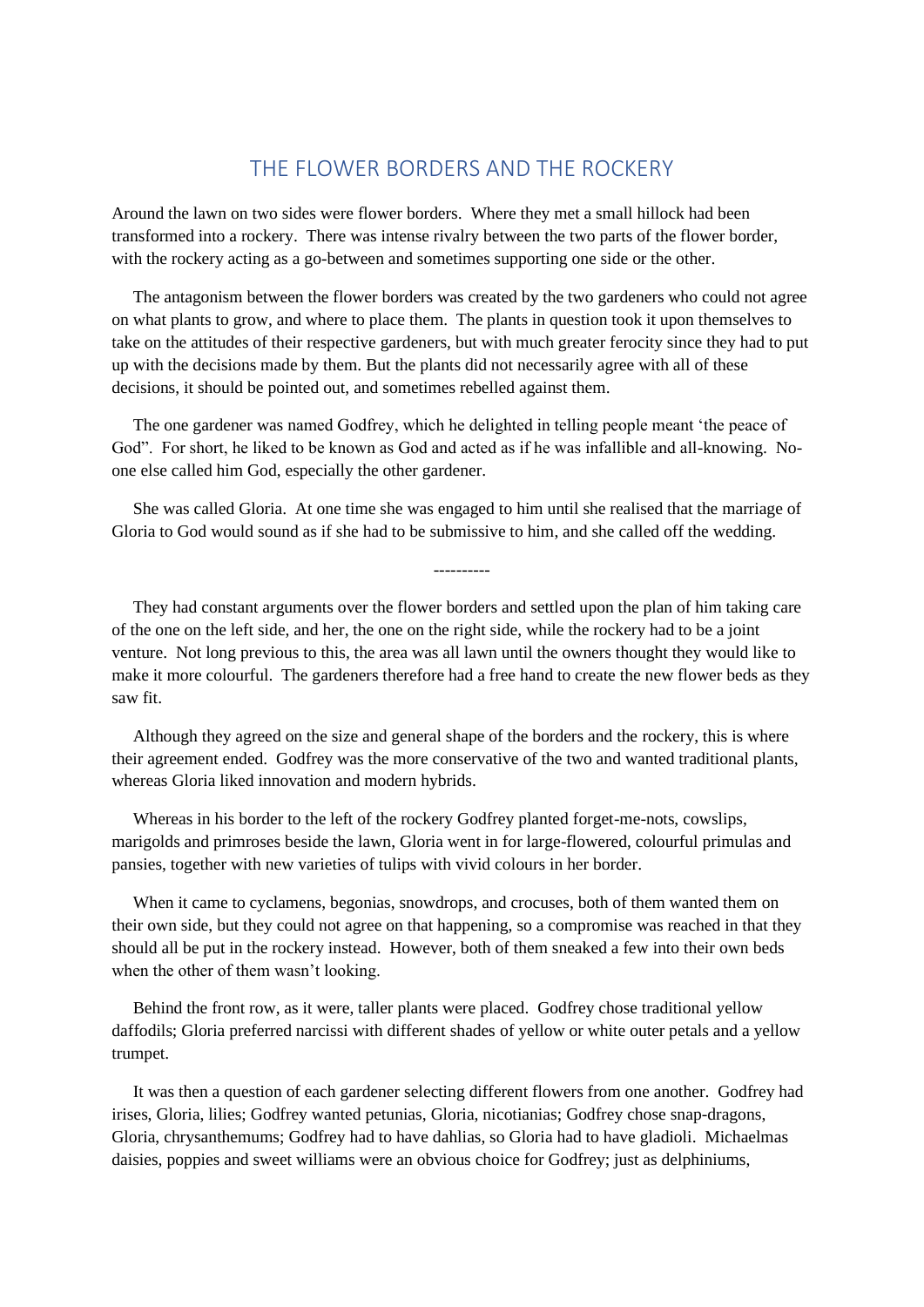carnations and dianthus (pinks) were more to Gloria's liking. Anything which had an English name was more to Godfrey's taste; plants with purely long-winded Latin names appealed more to Gloria.

 At the back of these plants were taller flowers. In Godfrey's section there were foxgloves and sunflowers; in Gloria's were hollyhocks and sweet peas, although they had to have some bamboos for support, which Godfrey thought lowered the tone of the place.

 That left various larger shrubs which were placed in the rear in front of the walls at the back. Lilac and honeysuckle were favourites of Godfrey. For Gloria, buddleia and forsythia were more up her street.

 One shrub they both wanted: clematis. After a lot of tussles between them, they settled on both having a clematis, as long as they were different varieties with completely different colours.

 The arguments which raged over the flower borders were nothing compared to those concerning the rockery. So many plants had been assigned to go here that it had to be enlarged to fit them all in, and that was before they had even started to grow and spread out. It is difficult enough for one person to decide the exact location of a single plant. But for two people and an assortment of different plants, it was a huge conundrum and became a source of much-heated arguments. The rocks, stones and pebbles, which were to make up the structure of the rockery, were sometimes used to reinforce the views of one side or another, but none were actually used in open warfare.

----------

 Gloria was dead-set on having a lot of edelweiss, having seen The Sound of Music too many times for her own good. Godfrey insisted upon plenty of violas, as he used to be a musician. They both agreed, however, on sedums – the ice plant, as they both felt that way towards each other.

 She identified strongly with the female names of certain plants – veronica, daphne, erica (heather), whereas all he could come up with were gent-ians – lots of them.

 Aubretias, saxifrages, geraniums and other plants were added to the rockery where any gaps appeared, usually when one or other of the gardeners was not present, even if it meant digging up one of the opponents' plants and substituting another for it.

 Having filled out all the allotted space, it was then remembered they had forgotten all about the other plants which had earlier been allocated to go into the rockery. The only way they could find room for them was by removing some of the stones, which were surreptitiously placed in the other person's border. This caused further friction between the two gardeners.

 I wish I had gone into the retail business, Gloria thought to herself. Much less conflict there. Godfrey had similar misgivings about his career. He wished he had joined the army. A much more peaceful existence than what he had here.

----------

 Finally, the flower borders and rockery were all completed, a day before the opening season when the visitors to the garden would arrive.

That evening, there was an extraordinary meeting of the rockery committee.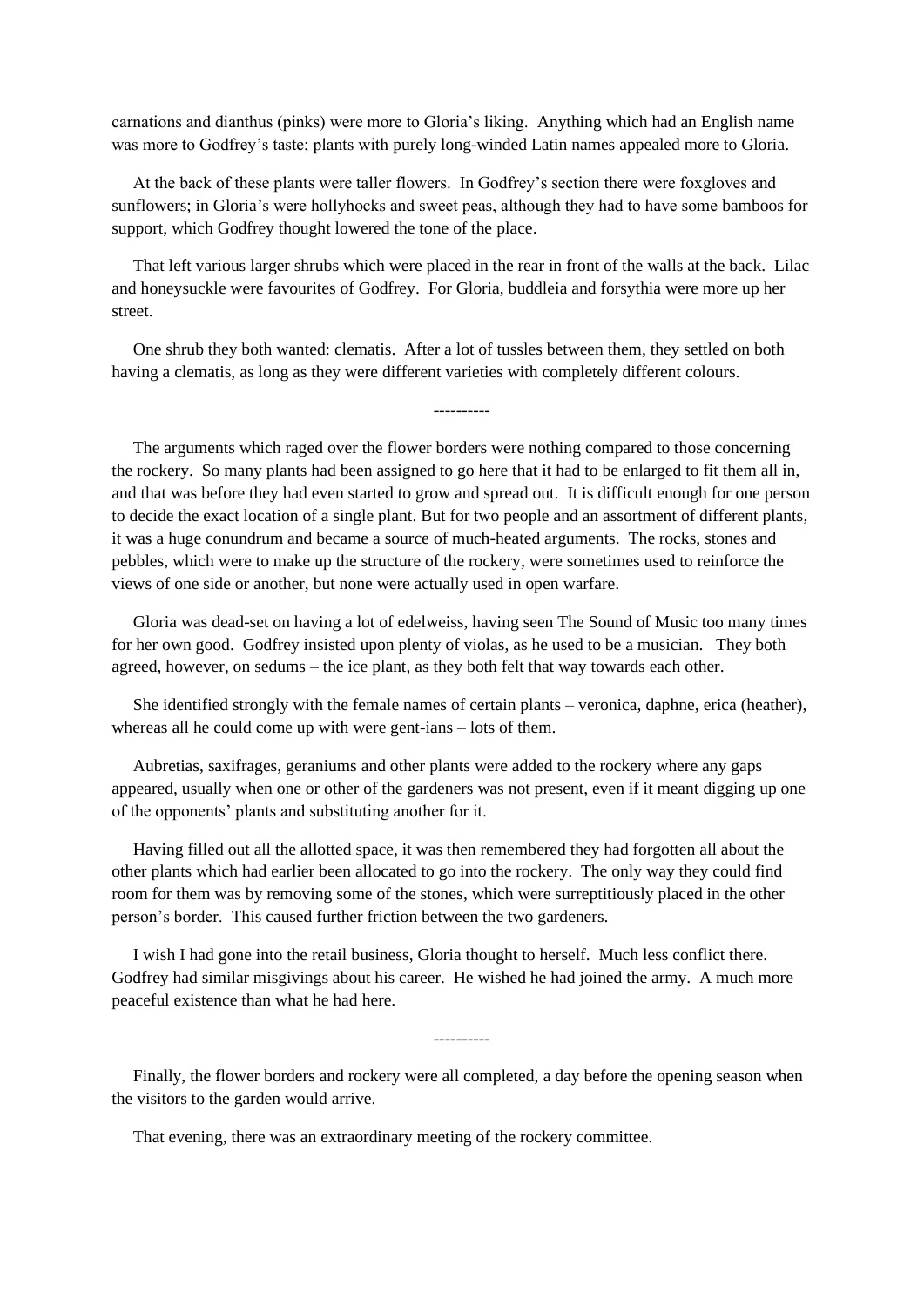"Lilies and gentians," the head campanula announced, addressing the assembled rockery plants. (The lilies in question were lilies of the valley. Although only the two species were mentioned, everyone knew he was addressing them all.) "It has come to my notice that there are some things here which should by rights be elsewhere. I am referring to the cyclamen, begonias, snowdrops and crocuses which should all be rightfully placed in one of the flower borders. It's way past bed time for them."

 "They are certainly not Alpine plants," said an Alpine anemone from the far-right side of the rockery. "They should be deported."

 "I think we shall have to call upon the services of the birds from the immigration service to remove them," the campanula said. "All those in favour, put up your petals."

 The vote was passed with no dissenters and very early the following morning a number of sparrows appeared. They picked up the offending plants in their beaks and carried them off to the flower borders on both sides where they dropped them onto the ground. The other plants in each of the borders complained loudly about this and a large-scale riot nearly took place.

"We don't want cyclamens over here," said a tulip. "They must go over to the other side."

 On the other side, a petunia was outraged: "What is this begonia doing here?" it cried out. "Go over there!"

 There were also calls for the newly-arrived snowdrops to swap places with the crocuses. But the sparrows had done their duty and had flown off. Like it or not, the immigrants had to remain where they had been dropped. Appeals were made to the inhabitants of the rockery, but they were turned down flat.

 The fury that this had provoked made some plants question whether they really wanted to have certain other plants as their next-door neighbours. The primulas in Gloria's patch wanted to cross over to be near their relatives, the primroses on Godfrey's side. Similarly, Gloria's narcissi demanded to be able to join their relatives, Godfrey's daffodils. The carnations in Gloria's bed wanted to be nearer English-sounding plants as they didn't speak Latin, which meant crossing over. No-one in Godfrey's part wanted the fox-gloves anywhere near them and they said they should join the nicotianas in Gloria's border as they had a lot in common: drugs of one sort or the other.

 The plants in the rockery looked upon this was great amusement but refused to co-operate – they were unable to do so anyway.

 The plants in the borders therefore made an appeal to the moles who agreed to dig some tunnels for those wishing to move, in order to escape without having to cross over into the rockery. In collaboration with them, a collection of shrews and voles succeeded in transporting the plants over to the other side. The whole operation took a long time but was completed by the time the first visitors began appearing the next morning.

----------

 After all the hard work the gardeners had put into completing the planting of the flower borders and the rockery, the owners of the house gave them a much-needed few days off when the gardens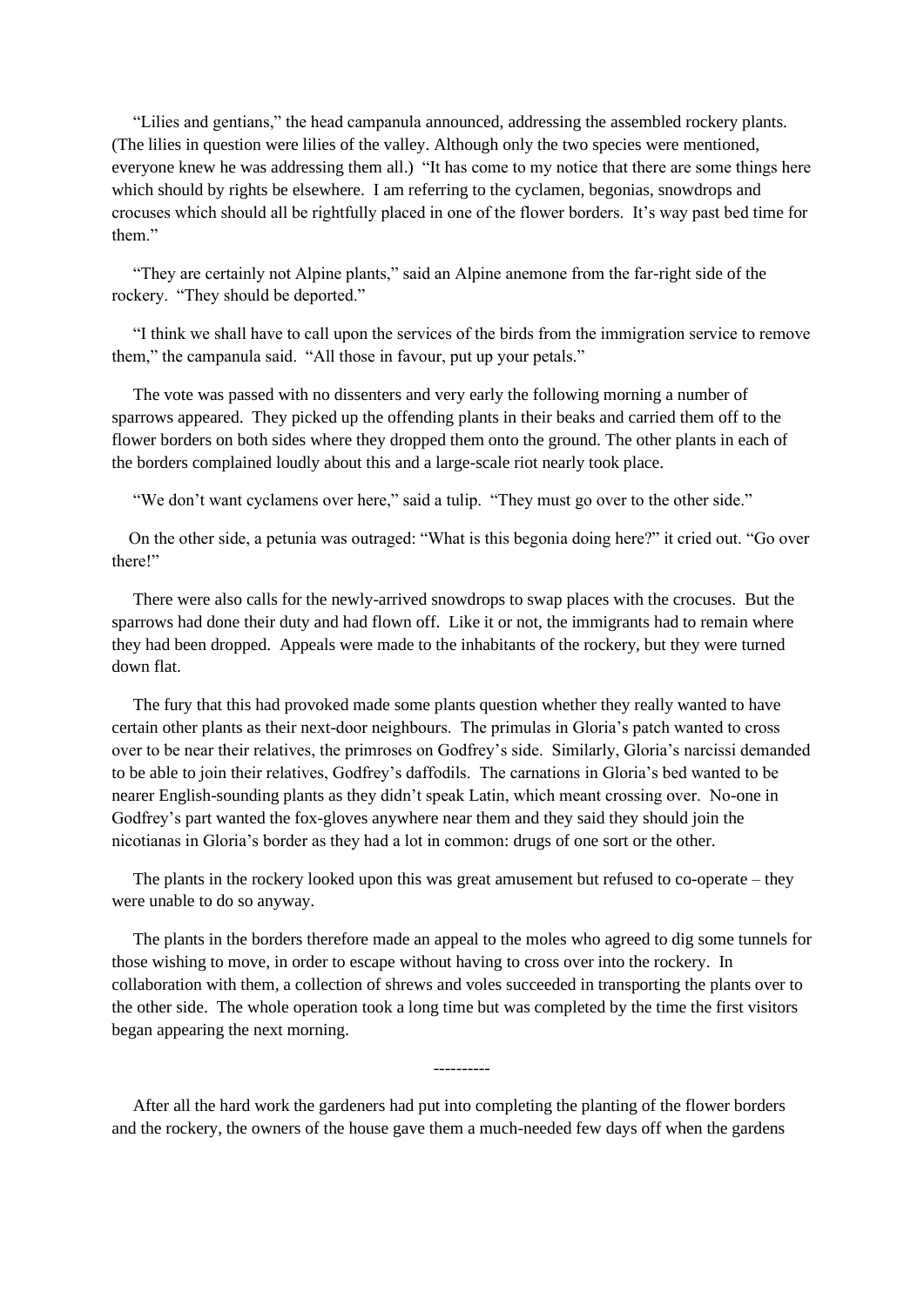were opened to the public. They agreed to a truce to their fighting and thought that their planning and planting was now over and they could rest on their laurels.

 When they came back to work and had a look at the flower borders they were taken aback. They no longer resembled anything they had worked so hard to put together. Godfrey accused Gloria of going behind his back and altering things, and Gloria accused Godfrey of doing the same thing.

 Of course, the visitors were unaware of any of this but were full of praise for the way everything seemed to fit together so nicely. The owners of the house were very pleased with it too. Meanwhile, the plants had by now settled in well and were thriving, much to the annoyance of Godfrey and Gloria. Their job now was to make sure the borders and rockery were well-watered and they were kept clear of weeds.

 It is a bit of a mystery how some, well a lot of the weeds that were cleared from one border somehow managed to find themselves in the other border when either of the gardeners took a break. It may have been pure coincidence or something else. Only the plants knew and they were keeping tight-lipped about it all. They had had a moving experience recently and were still getting over it.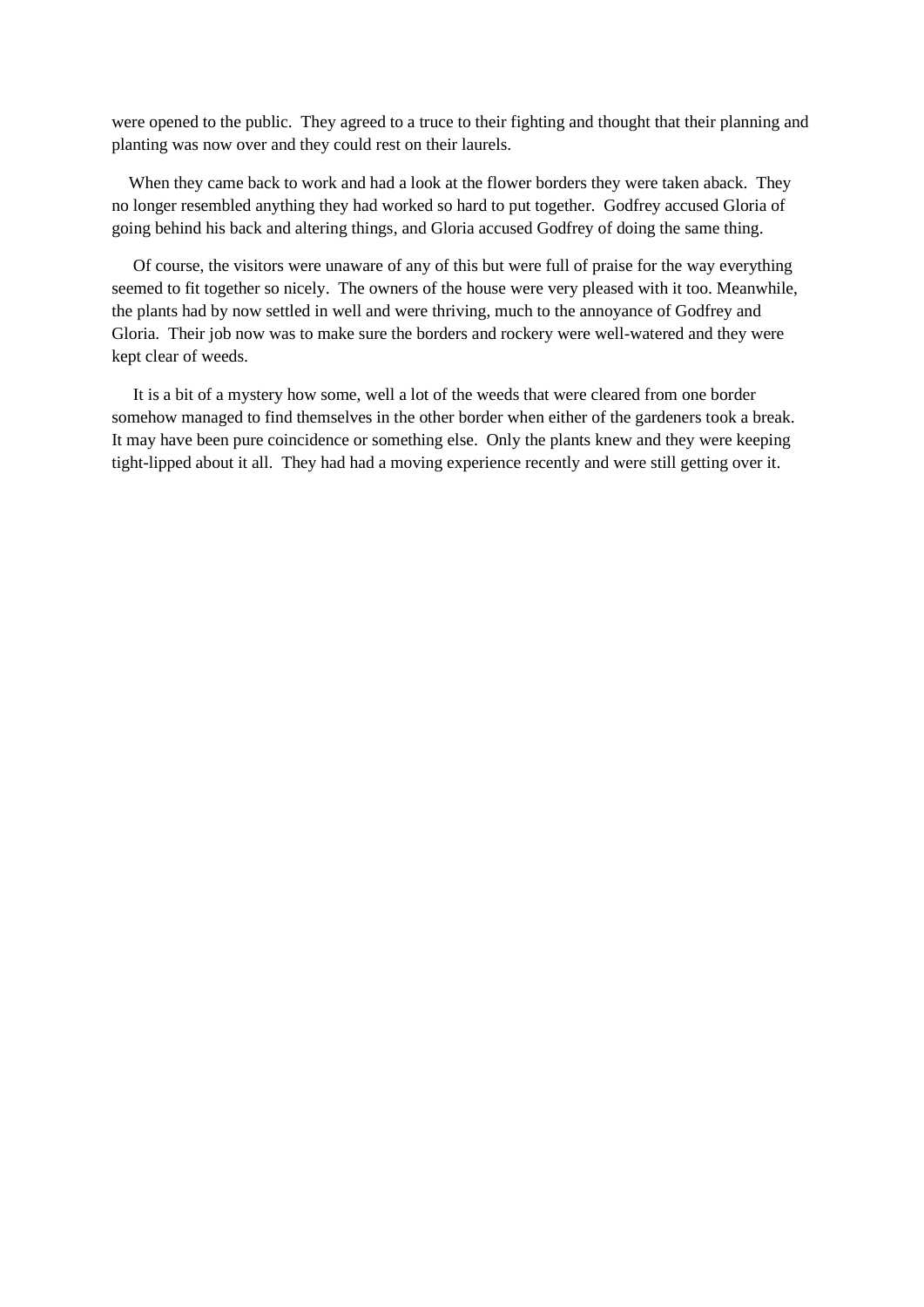#### THE SECLUDED GARDEN

<span id="page-19-0"></span>Between the rose garden and the wide path at the top of the lawn was a high wall against which a massive long-established blue-cum-violet wisteria held sway. No-one ever thought to query the purpose of the wall while they were admiring the blooms of the wisteria.

 An adjoining wall followed the line of the path away from the lawn for some distance before another wall went off at right angles to join up with the wall at the far side of the rose garden, thus making another square enclosure. This was a private area and access to it was via an oak door around the back which was usually kept locked.

 Here lay the secluded garden: a private place for the owner's family and their friends when they wished to escape from the noisy hordes of visitors, without being on view themselves.

 The walls provided some much-needed sound-proofing as well as supports and protection for various tall shrubs – a brilliant red camellia, a purple rhododendron, planted in a huge decorated clay pot and everyone's favourite – a white xanthoceras sorbifolium which was chosen mainly for its name, as guests were challenged to pronounce it right after having had a few drinks. Pride of place, though, was an ancient fig tree which produced umpteen figs each year – too many to know what to do with them all.

 In front of the walls were paving stones on which there were several stone benches (cushions were usually brought from the house to make them more comfortable to sit in or lie on). From the benches three steps led down to a pond, containing water lilies and other aquatic plants, some goldfish and the occasional frog.

 Towering over the pond at the far end was the statue of a naked Greek god, happily relieving himself into the water. This always drew some amusement from the guests, but it also served to prevent any of them from wanting to paddle in the pond, although they did realise that it was just water that was entering the pond and not anything else!

 What people did not see was that the water level stayed constant as the statue was attached to a pump which filtered and recycled the water. As the summer and autumn progressed, the water became dirtier and dirtier and at some point in winter, the pond had to be completely emptied and cleaned and the pumping mechanism had to undergo maintenance to keep working efficiently over the next tourist season.

 The secluded garden was a favourite spot to take family friends and relatives. It was not until October that a female cousin, together with her nine-year old son, were able to visit. The country was enjoying a beautiful Indian summer and it was thought that it would be very pleasant to have lunch in this garden soon after they had arrived.

----------

 A number of cushions and hampers of food and a number of bottles of wine and some fruit juices were taken from the house and placed on one of the benches in readiness for their arrival

 The young lad entered the garden first, along with the lady of the house. While she was unpacking the hamper, he explored the hidden garden. He was absolutely mesmerised by the statue and what it was doing.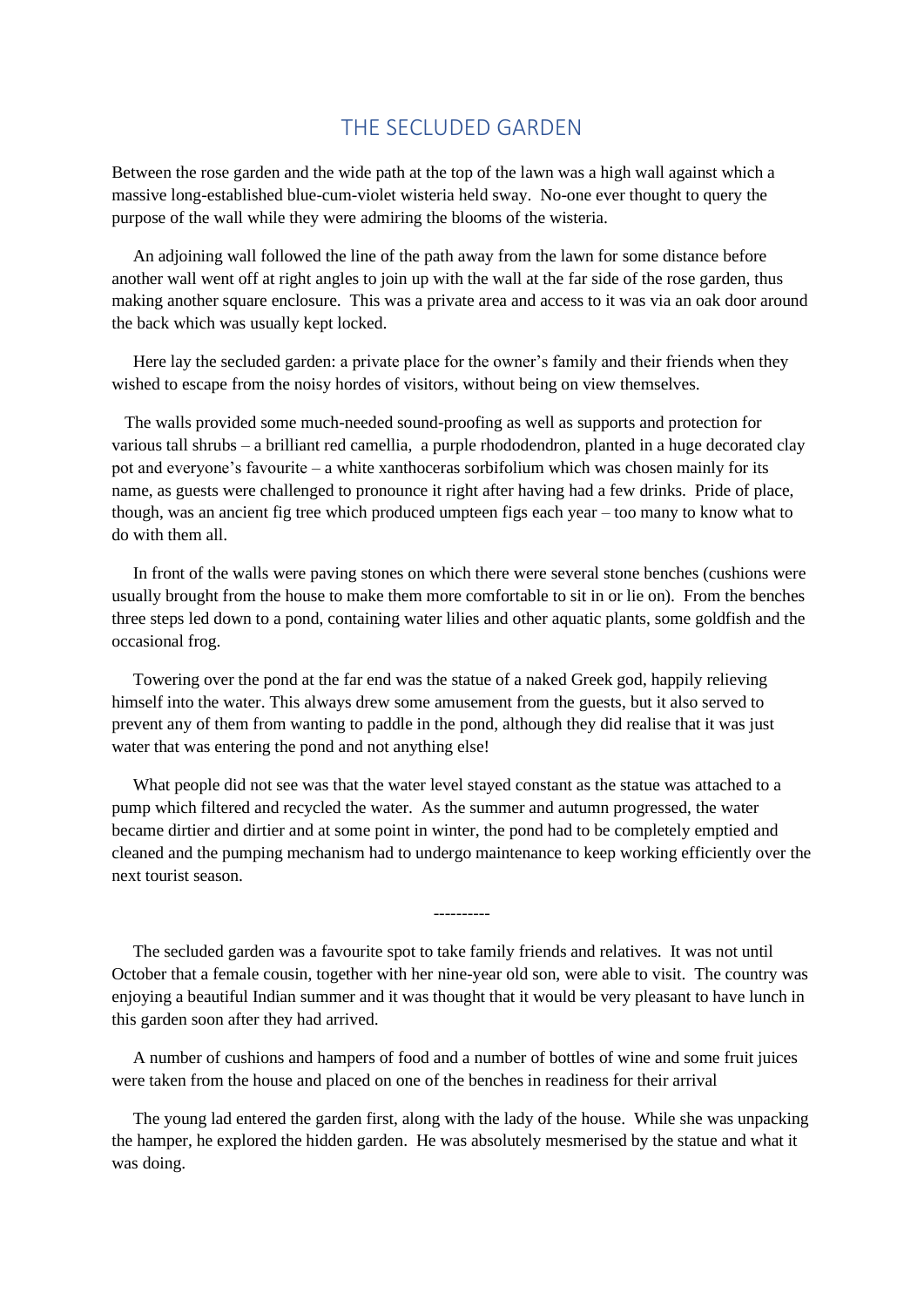The man of the house came a few minutes later with the boy's mother. To prevent them all from being disturbed by inquisitive day-trippers who might discover the entrance, the owner locked the oak door from the inside and put the key in his shirt pocket. He then set about arranging the cushions around and pouring out drinks, while the lady gave a hand to his wife in unpacking the lunch.

 No-one paid any attention to the boy who had wandered over to the statue, taken off his clothes and was copying the exact stance of the Greek statue.

 "Look mum," he shouted as he tried to match the height and volume of the fountain emanating from the statue.

"Stop that at once," cried out his mother. "That is not nice."

"But the statue is doing it…"

 "What Zeus wants to do is up to him. But you should behave yourself. That's very naughty. Now get dressed immediately!"

 He did as he was told, although he could not understand why there was one rule for the Greeks and one for him. He had thought he had been very clever.

 "I hope Zeus has not been helping himself to my wine," muttered the man of the house to his wife. His cousin overheard him and gave him a disapproving look.

----------

 They all settled down into eating their lunch and as it was such a warm day, the adults then lay back on the benches and went to sleep. Meanwhile, the young boy thought he would make himself useful by collecting up the leaves which had fallen from the bushes and disposing of them in the pond where no-one would trip up over them.

 The man had a sudden urge to go to the toilet himself. Seeing that both the women were dozing away happily, he walked over to the pond and relieved himself in it, not in such a dignified, unabandoned way that the Greek statue was doing it, but more furtively, being careful not to create too much noise in the process.

This did not escape the attention of the boy.

"Look mummy," he shouted.

 Without opening her eyes his mother shouted back: "Don't do that! You are extremely naughty! Come here and I'll give you a slapped bottom!"

She opened her eyes to see the man in full flow, unable to stop himself.

"Oh, I'm terribly sorry," she apologised. "I thought it was my son."

 He adjusted his dress, as the phrase goes, and sheepishly returned to his bench where he pretended to sleep so that he would not be scolded again. His wife, who had woken up with all the kerfuffle going on, looked disapprovingly at him and got up and went over to the boy.

"Let's count the figs," she said to him to give him something to do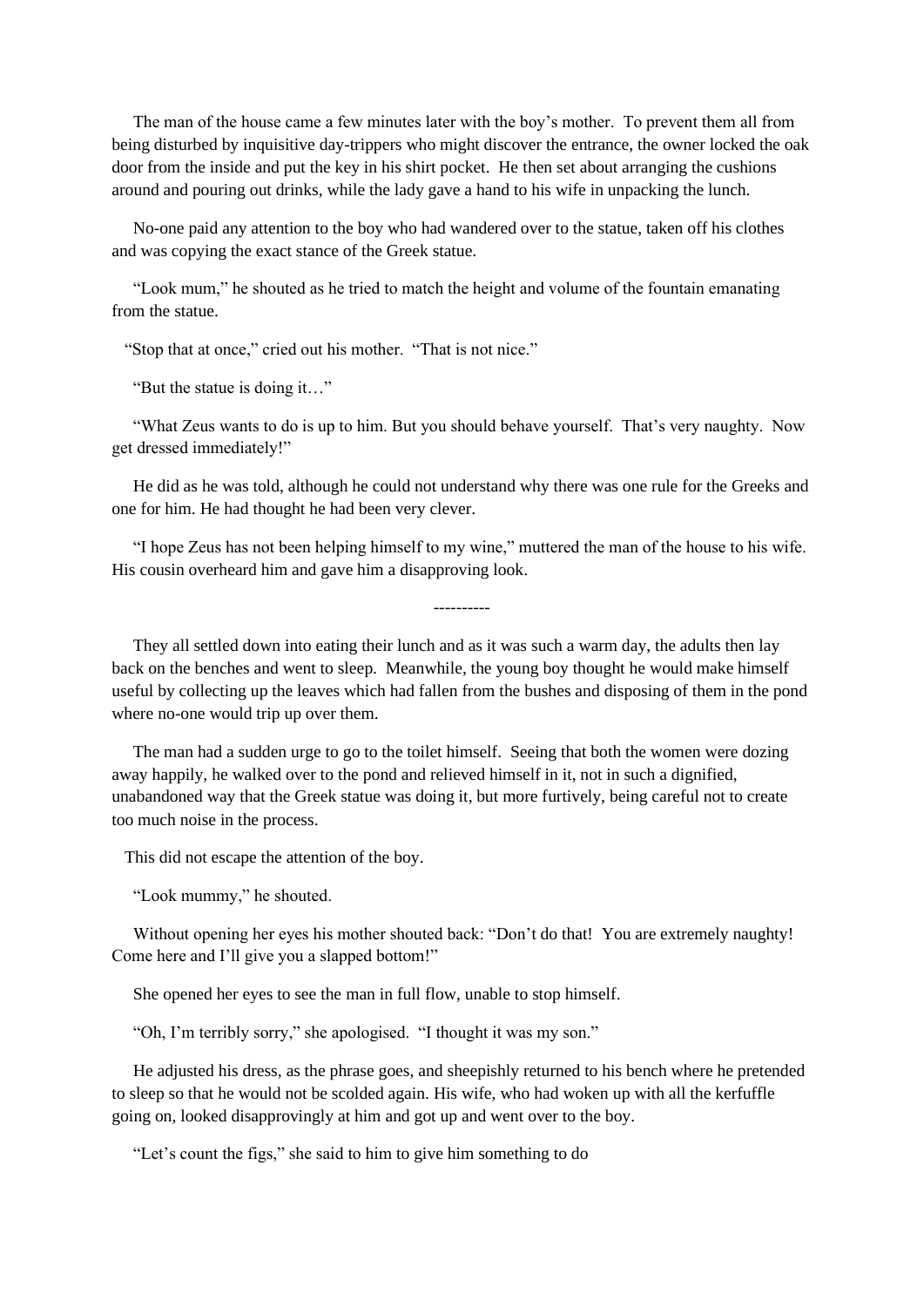The boy had no idea why the figs had to be counted but he did as he was told, and consumed a few while he was about it.

 "You could do with a fig-leaf on that statue of yours," said the cousin to the man. "It might help him control himself better."

 The man said nothing. He remembered that she had always been straight-laced and regretted inviting her to visit.

----------

 The leaves that had been thrown into the pond were now having an effect upon the water circulation of the pump. The pipe leading up the statue became blocked and no water managed to go up it. It was as if the statue had overheard what the cousin had said, except that the fig-leaf was not where she had intentioned.

 For a few minutes the statue ceased what it was doing and then something must have cleared the blockage in the water, most likely a frog looking for something to eat. Suddenly, the water shot out of the statues' anatomy in a straight line, landing on the man's T-shirt and drenching him. He took off his shirt and threw it over an unused bench. The key to the entrance door flew out and landed in the pond.

 The boy's mother ran over to the pond to try and retrieve it and was herself doused by another stream of water. The statue was now totally out of control. The constant blocking up and sudden releasing of the pipe was causing the statue to stop for a few moments and then throw out jets of water in any direction.

 The next person to get the full force of it was the man's wife. She screamed and tried to hide behind one of the bushes.

 The noise had raised the curiosity of visitors outside. Some of them managed to scale the walls and watch what was happening. It was like a play taking place and they enjoyed the drama and laughed and clapped as each person got a soaking.

 "We have got to get out of here quick," shouted the wife. She was now in great need of the toilet herself, as was the boy's mother.

"But we're locked in and the key is in the pond," the man said.

"I'll get it," said the boy.

The others had visions of him jumping into the filthy water.

"No, don't do that," his mother said quickly.

 But he had other ideas. He picked a large fig-leaf off the tree and using his shoelace managed to tie it around the statue's anatomy so that the water was directed away from where his family were.

 Bit by bit the water level went down until eventually it reached the bottom and the key became visible. The boy broke a branch off one of the shrubs and then used it to retrieve the key which he handed to the man. There was a loud cheer from the onlookers.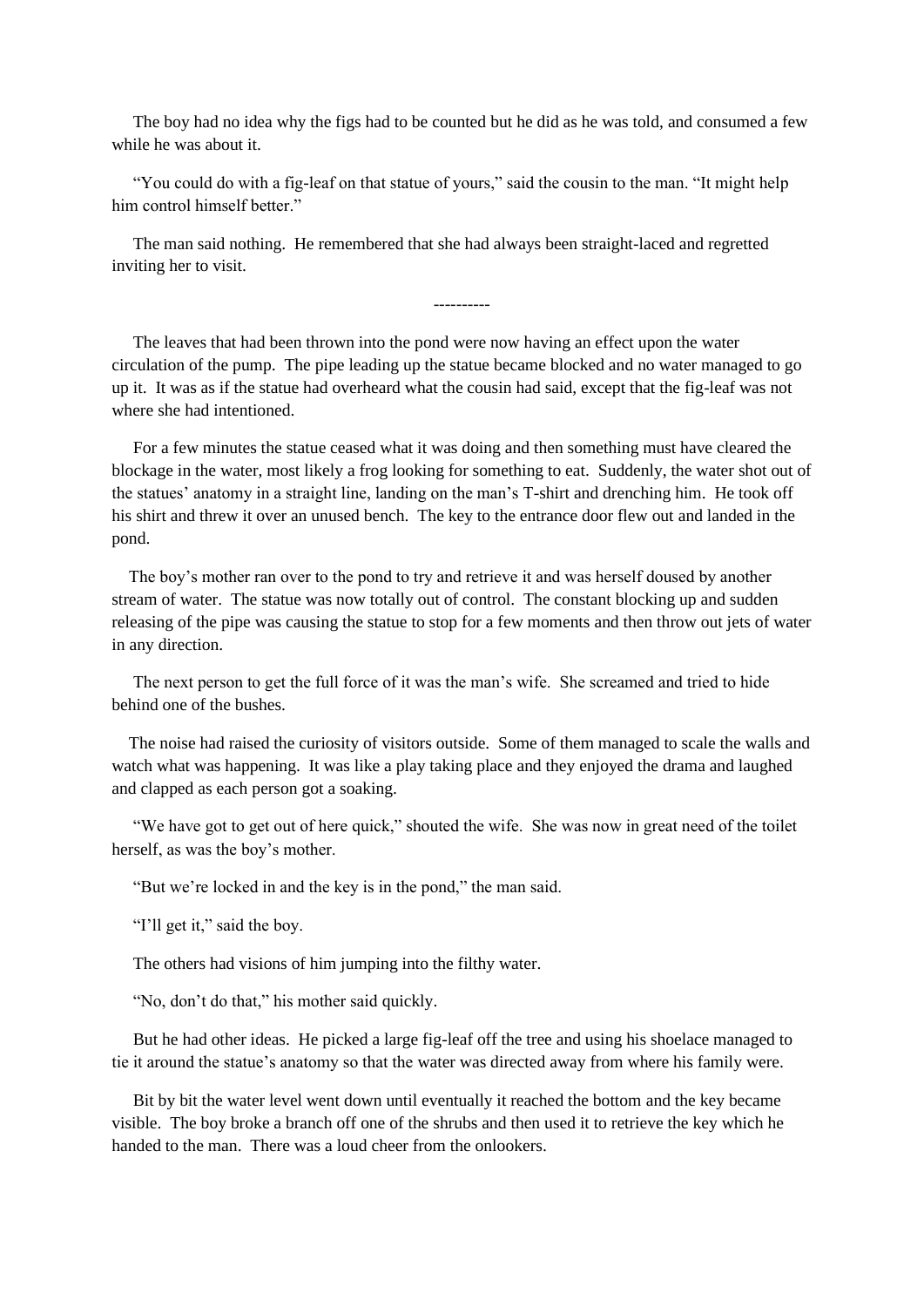Minutes later they all made an undignified exit from the secret garden back to the house. The people who had witnessed the spectacle surrounded them and clapped wildly as they made their hurried way back to the house.

"Best play I have seen all year," commented one man as they went by.

"Loved the performance," said another. "So realistic."

----------

It took the gardeners a long time to clean up the mess. It was not a pleasant job.

"Worst mess I've ever seen. You'd think they knew better," said Gloria.

 "But they own the place. And they pay us our wages. So better not to say anything," said Godfrey.

For once they were in full agreement with one another.

 The secluded garden was not used much after that. And the door was never locked. To prevent any tourists from using the pond as a public convenience, some toilets were installed on the premises.

 Oh, and in case you were wondering, the woman and her son were never invited back. But they never wanted to come back anyway. It has put them off ponds for life. As for Greek statues, the lady makes a point of always carrying a fig-leaf with her when she visits gardens and museums and will not hesitate to use it if she sees one that is naked. You just can't be too sure, she maintains. The same thing could happen again. Anywhere. And at any time.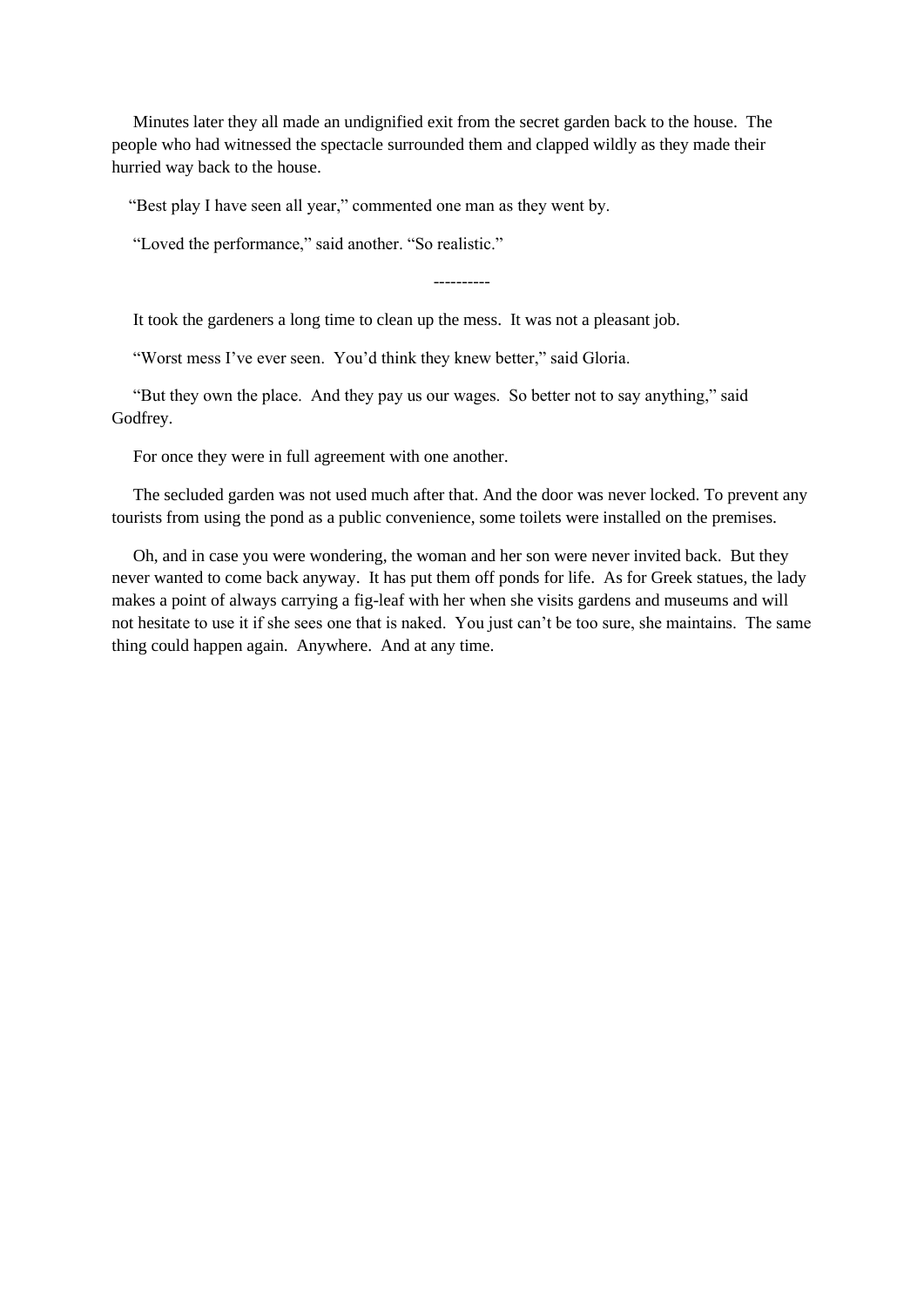## THE FRUIT PATCH

<span id="page-23-0"></span>The fruit and the vegetables were grown in two separate areas, of which the former was much larger, as it had to accommodate several fruit trees and different fruit bushes.

 The king and queen of the fruit section were undoubtedly the apple trees: the Granny Smiths eating apple and the Bramley cooker. Granny Smith felt that at her age, her days of being pollinated should be over. But Bramley felt he still needed her. He was also much older than her and she respected him. His ancestors came from Nottinghamshire. Her family had moved here from Australia and she was afraid of losing her right to remain here if she kicked up a fuss.

 Both apples were kindly monarchs who ruled over their domain in a fair and fruity fashion. It helped that they both kept very healthy.

 "An apple a day keeps the doctor away," Granny Smith was wont to say, "and we have never had to have the doctor visit us."

 The pear tree, Pyrus, told her that if you included all the apples produced by both apple trees, and they were stored in the right way, they would still not be available for the entire year, even if only one was consumed every day. Besides, they may not have had the doctor out to see them, but they had to be sprayed a few times every year against diseases.

 "That is indeed true," said Bramley. "But may I remind you that that is no way to talk to a lady, especially an elderly lady, even if she is Australian."

 This really riled Granny Smith who called him a useless wombat and threatened to attack his bark with a herd of wild kangaroos…if she could find any in the area.

----------

 Beneath the pear tree in terms of height (and rank, as Pyrus believed) came the raspberry canes which spread wildly. They would have taken over the entire garden if left unchecked. However, they were very easy-going and did not put up any resistance to being restrained. Once the gardener's back was turned, though, they would carry on propagating themselves all over the garden.

 The same could also be said of the blackberries which wanted to spread far from the trellises that were provided for them. But anyone trying to keep them in their place came away with thorns in their fingers. If any plant could be accused of being thoroughly bad-tempered, it was the blackberries. They resisted being domesticated and thought of themselves as being upper-class brambles and needed to be treated cordially, if not with great reverence.

 Further down were the gooseberry bushes, many more than was required for the amount of fruit they bore. The reason for this was that the owner's wife desperately wanted a child, but could not have one herself, so she kept planting new gooseberry bushes to see if there was a new-born baby underneath any of them. She never found one, it should be added, although she did come across a discarded chocolate box once, as well as an empty wine bottle and bunches of flowers on other occasions. They're not trying hard enough, she concluded.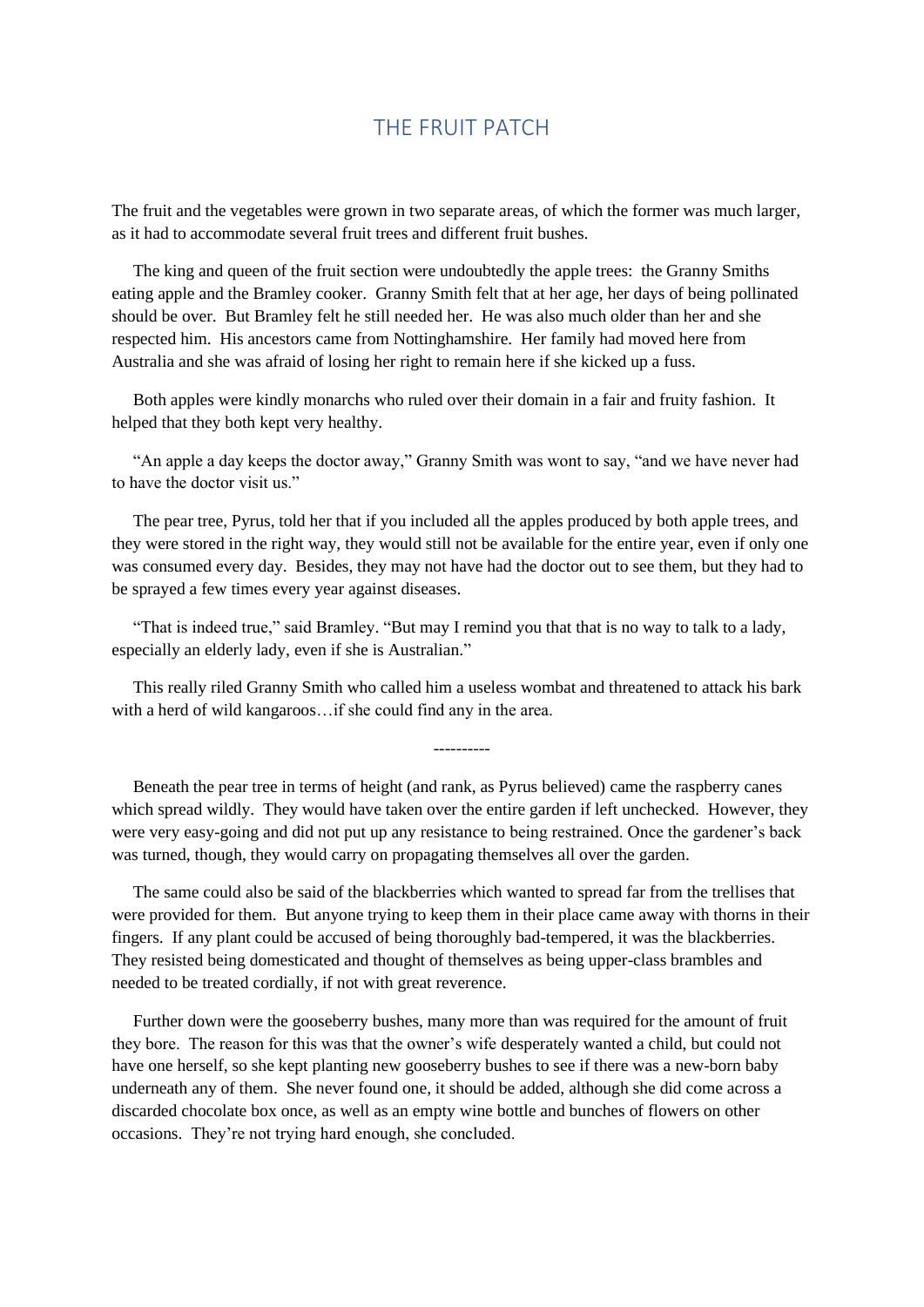There were also black and red currant bushes. They produced a proliferation of currants which required a lot of time to pick, something which the gardeners were reluctant to do in the height of summer when there was so much else to do. Instead of all ripening at the same time, the individual currants took it in turns, vying with each other to be the last to be ready to be picked. In essence, they were attention-seekers.

 Lower down still were the rhubarb plants, their enormous leaves creating ideal habitats for all manner of insects, slugs and snails which went out from there each night to feast upon other fruit. For this reason, they were not at all popular members of the fruit community.

 At the bottom of the hierarchy were the strawberries, much loved by those who came across them, including the slugs who lived under the rhubarb leaves. The other fruit, however, with the exception of the raspberries, hated the strawberries. It's not right that they should be so sweet-natured, they complained. We all need a lot of sugar when eaten, but they don't. If we had that much sugar in us, we would be diabetic.

 The strawberries were well aware of the ill-feeling towards them and one day decided to do a runner. On thinking it over, they thought it better to stay put and just reduce the size of their berries to make them less noticeable. They were getting on in age too and required more and more care. Few people came to see them now and they led a lonely existence, ignored by people and shunned by the other fruit.

----------

 All the fruit kept a beady eye on each other and there were many petty jealousies between them. When any of them started to impinge on the territory of others they were given a warning by the apple trees and the gardeners had to prune them way back. There were disputes over water and nutrients, especially in dry spells. Some of them were exposing themselves too much in the hot sunshine and the gardeners had to give them a top dressing. Others sometimes went on strike and refused to produce much in the way of fruit when they were deprived of water.

 The Bramley apple tree, who had more experience in horticultural issues than the others, had long been concerned about the presence of the rhubarb plant in the fruit patch.

"Rhubarb is simply not a fruit," he told Granny Smith. "It's a vegetable."

"But people have it for dessert," she said.

 "I know that. However, people can be very ignorant. A fruit is something which develops from a flower; a vegetable is something taken from another part of a plant – the leaves, stem or roots. By rights, people should eat the stalks of rhubarb with their main course, preferably uncooked."

 There was no particular reason why it had to be uncooked, except the Bramley had no idea what happened to the stalks when they entered the house. Besides which, he really disliked the rhubarb.

 "In that case, there are some plants in the vegetable patch which should be here with us," said Granny Smith. I'm thinking of the tomatoes, the cucumber, the pumpkins, the peppers and the aubergines – the egg plant, as I prefer to call it."

 "You're dead right," replied the Bramley. "We must attempt to lure them here and to return the rhubarb to its proper place."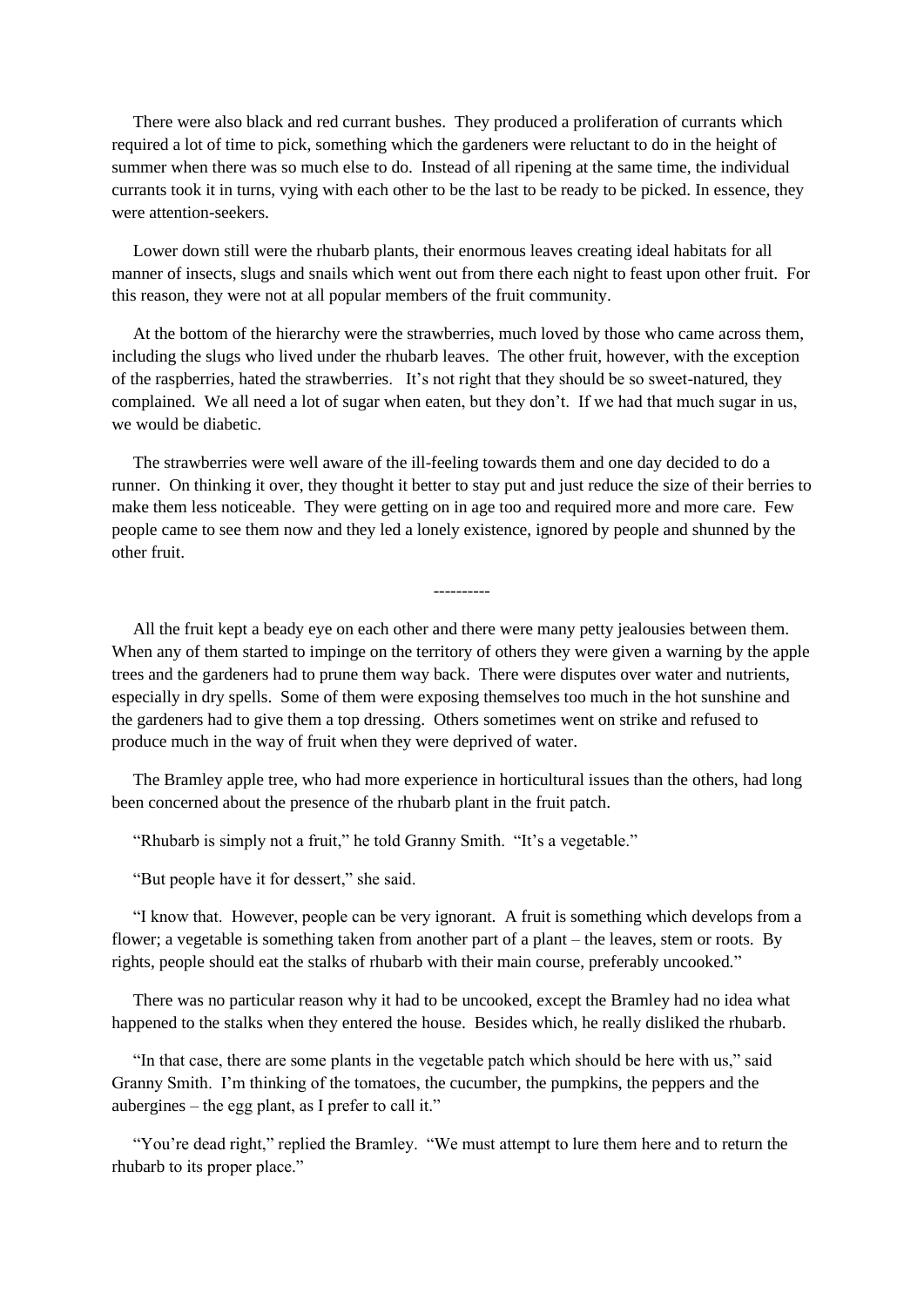It was not just solidarity between fellow fruit that made Bramley feel this way. In the fruit patch, the actual plants stayed alive and intact after they had been picked. In the vegetable patch, on the other hand, once the vegetables had been picked, the rest of the plant was sent to the compost heap. This would also be the fate of the tomatoes, cucumbers, pumpkins, peppers and aubergines. The Bramley could not allow this to happen to them.

----------

 Thinking up a plan on how to achieve these aims was not so easy. Bramley asked the others for any ideas they might have. The blackberries suggested the tomatoes, peppers, and so on, should grow thorns and when they are picked, they would make the person drop them on the way back to the house, hopefully in the fruit patch. (The vegetables were always harvested first before the person went on to pick the fruit.)

 The raspberries saw no problem – the tomatoes and other misplaced 'fruit' should do what they regarded as normal – send forth new suckers in the direction of the fruit patch until they arrived 'home'.

 Granny Smith thought that their mothers should go and collect them. As their mothers were nowhere around, the surrogate mother – Gloria the gardener – should replant them nearer to her, that is, Granny Smith, to look after. She would have a womanly word with her. Leave it up to the sisterhood to get things done, she said. The gooseberries did not seem to understand this, as they were not sure what being a mother involved.

 The currants, many of whom were consumed by birds on a regular basis, said that the birds might be of assistance. Birds tended to perch on the branches of the pear tree before flying on to the bamboo supports for the peas and beans in the vegetable plot. If they were to eat the seeds of the plants in question - the tomatoes and cucumbers and so on - they might be persuaded to open their bowels when they passed back over the fruit patch. This would do nothing for the present generation of 'fruits' but would help with their offspring. How exactly to get the birds to unload in the right spots was another question.

 "I have experience in that quarter," said the rhubarb, which was located downhill from the currants. He had a reputation of making things happen in a very short time indeed.

 "If some currants were to roll over to my bed, the birds would fly down to eat them as they came back in this direction. Before flying off again, they would be more than likely to have a nibble of my stalks while they are here. And bingo! I would have new neighbours next year – tomatoes, cucumbers, pumpkins, peppers and aubergines."

 The strawberries, which were placed halfway between the currants and the rhubarb offered to help. They would send out runners onto which the fallen currants could land. When the wind came up, the runners would be blown in the direction of the rhubarb where the currants would be deposited. Then everything would come out as the rhubarb had planned.

 The useful suggestion the rhubarb had made persuaded the others to let him stay. Everyone agreed that this plan would be worth trying and it was to be put into operation the following day.

----------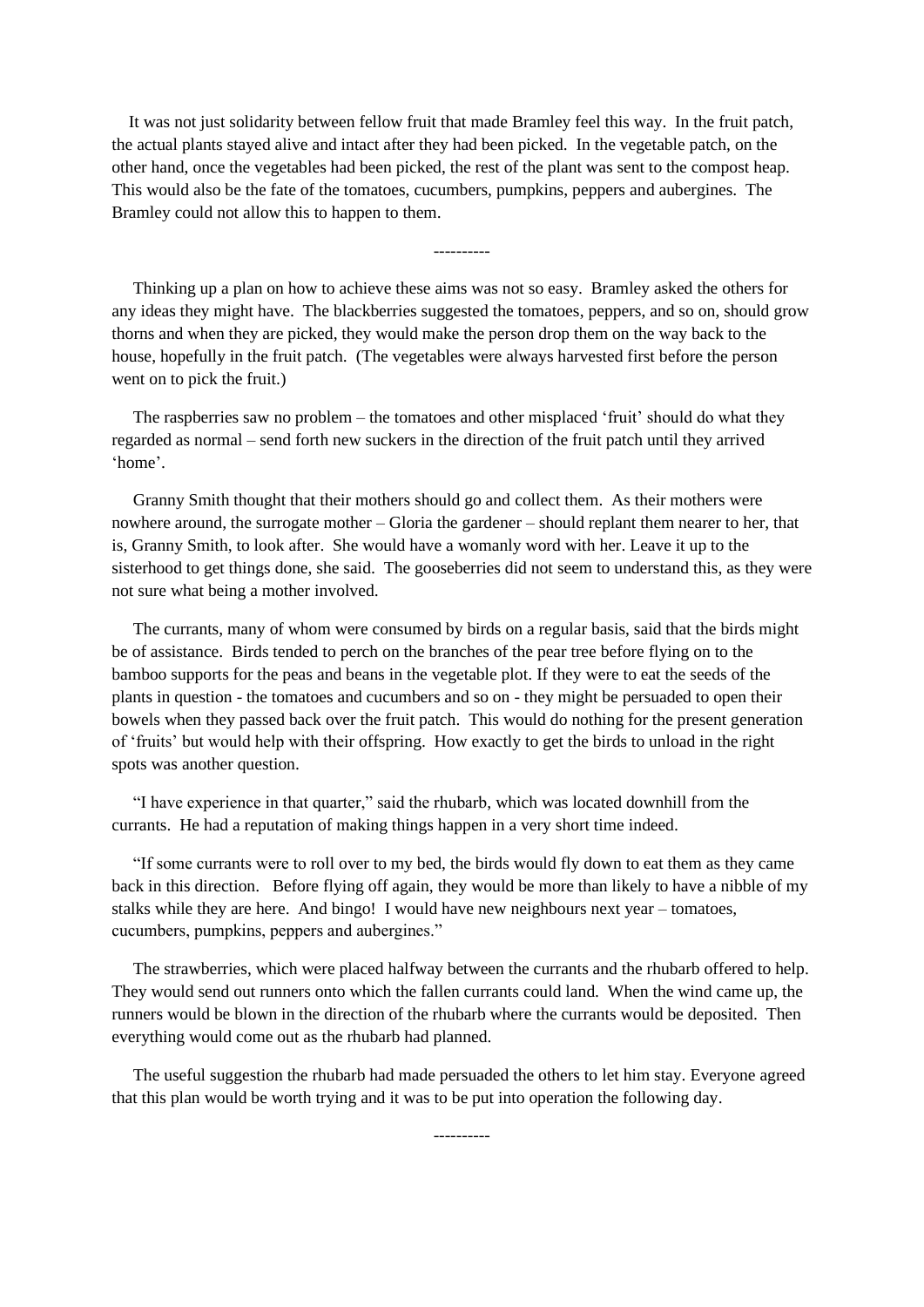Sure enough, sparrows and blue-tits did fly over to the vegetable patch as predicted. But the plants in the fruit patch did not realise that these were not the regular ones, but birds who just happened to be visiting the area. After leaving the vegetable crops, they flew to the nearest tree to have a short rest before their departure flight was scheduled.

 As the crow flies, which also applied to the sparrows and blue-tits, the nearest tree happened to be the fig tree in the hidden garden rather than the pear tree in the fruit patch. Here they took a fancy to the abundance of figs and feasted themselves upon them.

 The figs worked as well as the rhubarb, in spite of the fact that all the birds poo-pooed the idea. The following year in the hidden garden there were new plants which surprised everyone – tomatoes, cucumbers, pumpkins, peppers and aubergines. The walled enclosure there retained the heat and provided shelter from the wind and the plants thrived. The water-lily was astonished at the arrival of these new additions and the frog enjoyed the extra shade they provided on hot days.

 Back in the fruit patch, the plants were very despondent that their plans had gone awry. For a while, the rhubarb kept itself to itself and the strawberry plant no longer produced any fruit. By the following year, though, all had been forgotten and the plants accepted where they all were. No-one ever mentioned the episode again…

 …except the owner of the house who now was able to have fresh tomato and cucumber sandwiches in his hidden garden. He would have liked to follow the sandwiches with some fresh fruit and thought about planting some there beside the newly-arrived plants.

 One day, the fruit and the 'fruit' may yet share a common home. It probably won't be for a long time yet. But no-one knows what the future, or should that be fruit-ure may hold.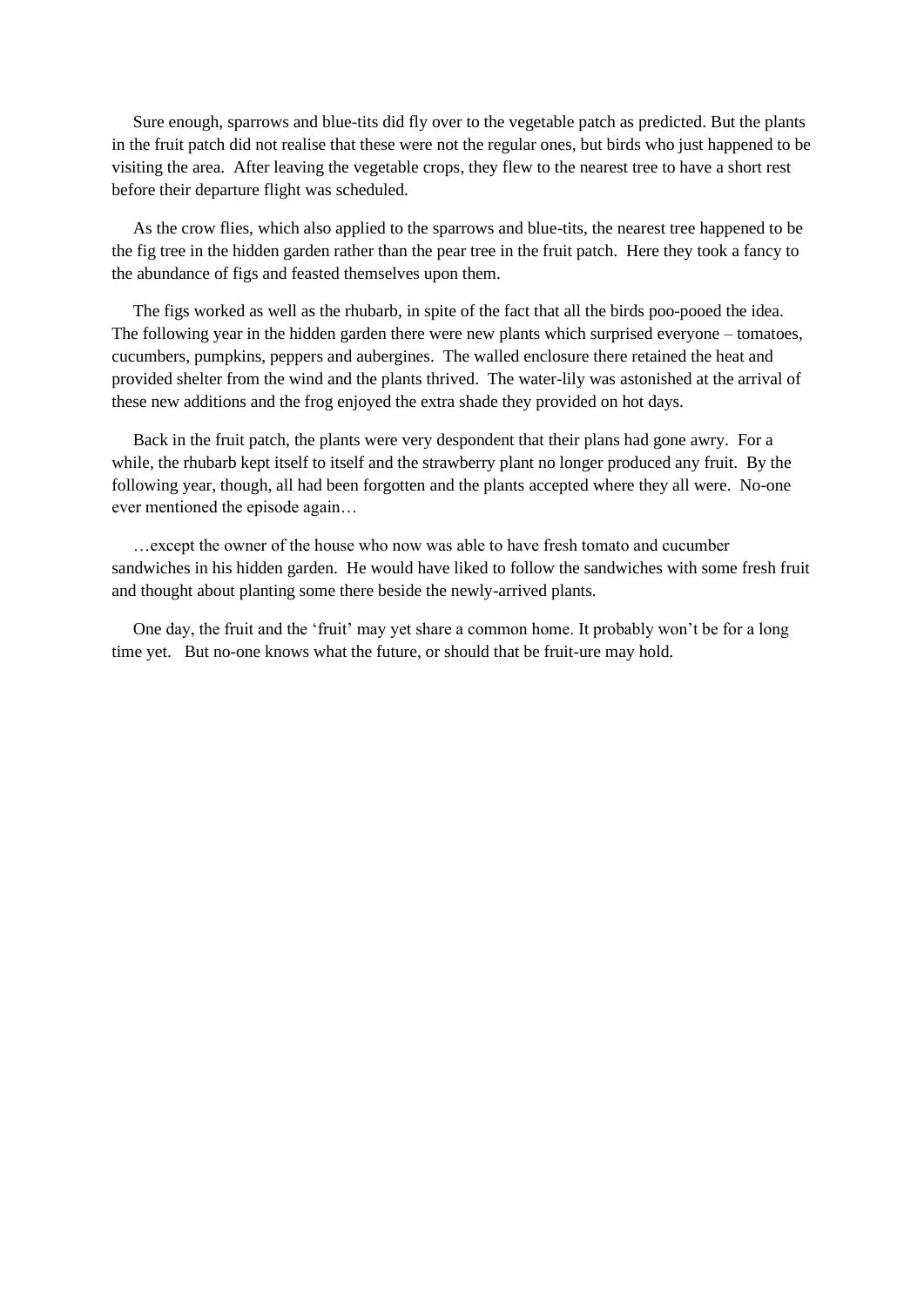#### THE VEGETABLE PATCH

<span id="page-27-0"></span>As opposed to the fruit patch, there was no hierarchy amongst the vegetables. All of them had a short life span and there was not enough time for a rigid class system to develop. That is not to say that they did not know their own value, but they competed with each other on a more level playing field, or rather vegetable patch. And boy, did they compete with each other!

 The potatoes, divided into the earlies and the maincrop varieties, came from the same family and did not quarrel much because for some of the growing season, only one of them was present. The earlies were younger and smaller than their maincrop brothers. The latter, however, did not look down on their siblings.

 But they did refer to their foreign staple equivalents – rice and pasta – as being much inferior to them. Mind you, neither had ever seen a miniscule white or brown rice plant, let alone any of the multi-shaped pasta plants. They had just overheard the gardeners talking about the Indian or Italian meal they had recently eaten.

 The carrots and parsnips constantly teased each other on account of their different colour. The parsnips believed that the carrots must have been painted by the gardeners to make them look pretty. The carrots told them that if they had such good eyesight as they had, they would know perfectly well that it was their natural colour. Neither of them had a clue about why turnips were purple on top and white underneath – maybe they had a split personality.

 None of the three had a kind word to say about the rutabaga or swede as it is known in Britain, which is yellow. The turnip was proud of his history – his ancestors had been around when dinosaurs existed on the planet, whereas the rutabaga/swede was the result of an illicit liaison between a turnip and a brassica, and was discovered only in the early  $17<sup>th</sup>$  century. The disdain towards it is probably why different vegetables were not grown in the same bed in order to prevent even more flirtatious behaviour and the strange offspring this might produce.

 The relationship between peas and runner beans was never amicable, but they only rarely came face-to-face because the same area of the vegetable patch was given over to them only in alternate years. The peas had the nickname 'cowboys' and only had single bamboo supports; on the other hand, wigwams had to be provided for the runner beans.

 One year, the man's mother stayed at the house. She had written at Christmas-time to say that she would be coming, but the only vegetables she could eat were peas and beans. The man and his wife still wanted the usual vegetables they grew, so both peas and beans had to share the same strip of land. This was a challenge, not only for the gardeners, but for the plants themselves, both of which wanted to use the supports for themselves and tried to deprive their sworn enemy of having any at all.

 There was a ferocious fight during between them one night which was won by the beans. In the morning, the gardeners discovered the pea plants lying flat out on the ground without any means of support. The gardeners assumed that it must have been the fault of the birds and erected a small scarecrow nearby, but this obviously had no effect. They then resorted to planting some nasturtiums between these different kinds of vegetables. The nasturtiums attracted hordes of aphids, which caused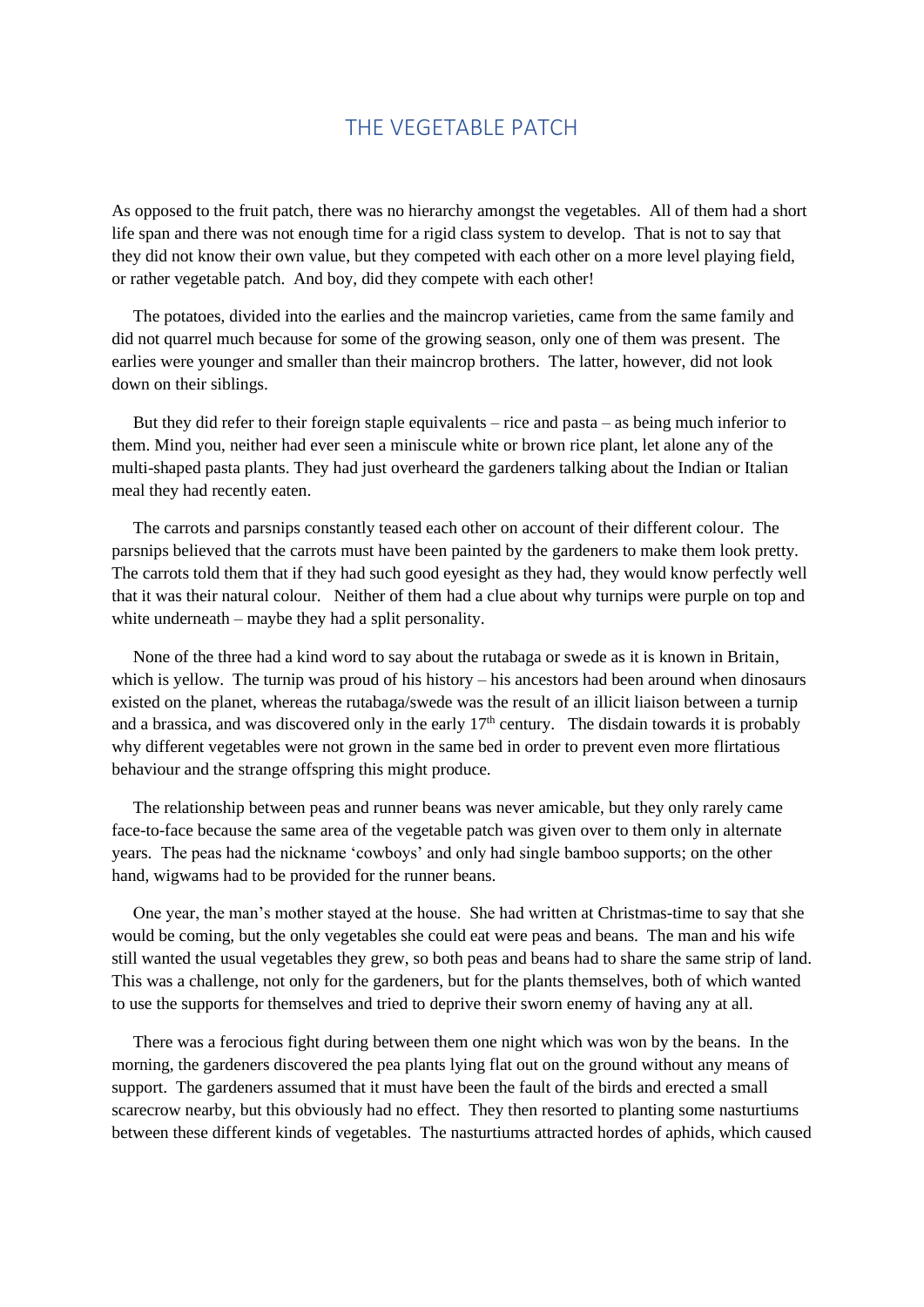the peas and beans to keep their distance from the nasturtiums and each other. This helped to keep the peas.

 The cabbages and lettuces were also often at loggerheads. The lettuces knew they were very popular with the people in the house, being the main ingredient of their salads. The cabbages resented this, even though they were occasionally picked to go with savoury dishes. When the man and woman of the house went on holiday to Germany, they developed a liking for sauerkraut, which as you know is made from shredded cabbage. After that, sauerkraut was on the menu at home several times a week which boosted the popularity of the cabbage, and it no longer felt so inferior to the lettuce.

 The onions got on well with the rest of the plants, even the garlics looked up to them. Everyone knew the onions, who were reputed to be highly intelligent and certainly not to be sneezed at, although they could make your eyes run. This rather alarmed the potatoes.

 As mentioned earlier on, the tomatoes, cucumbers, pumpkins, aubergines and peppers considered they were out of place in the vegetable patch, but accepted their fate and got on with it. They spent a good deal of their time in the greenhouse, which made them feel rather special. Some of them remained there the whole time, much to the envy of their compatriots, except when the weather was very hot. But they did not have to contend with the wind in the greenhouse and were given plenty of water to drink. Other plants had a grudge against them for having these privileges, but nothing was ever said, as they were too busy complaining about each other to care much about them.

 One evening, after a particularly nasty day of heavy showers and cold winds, the biggest parsnip said to the others: "What a miserable life we're leading! When our time has come, we will all be consumed and our leaves, or roots in many cases, will be taken from here and thrown on to the scrap heap, or the compost heap, as humans call it."

----------

 An elderly onion said that it was not the end, merely the beginning, and they would be born again as fresh compost, which would be added to the beloved soil again. And in due course, they may reemerge as a different kind of plant.

 A disgruntled runner bean who clearly did not like the notion of coming back to life as a pea, spoke up: "I think we should put a stop to it. I'm a proud bean and do not want to end up as a hasbean."

"Maybe we ought to start up a new movement," said an early potato. "Animal-arianism."

They all looked blank at this.

 "We have to persuade human beings to eat only animals; animals which eat nothing but grass or other animals, rather than us, vegetables. Then we could spend our whole lives here and die a natural death."

 "Wonderful idea," agreed a young lettuce. "But we'll need help. Let's see if we can persuade the gardeners to help."

They all thought that might be the way forward.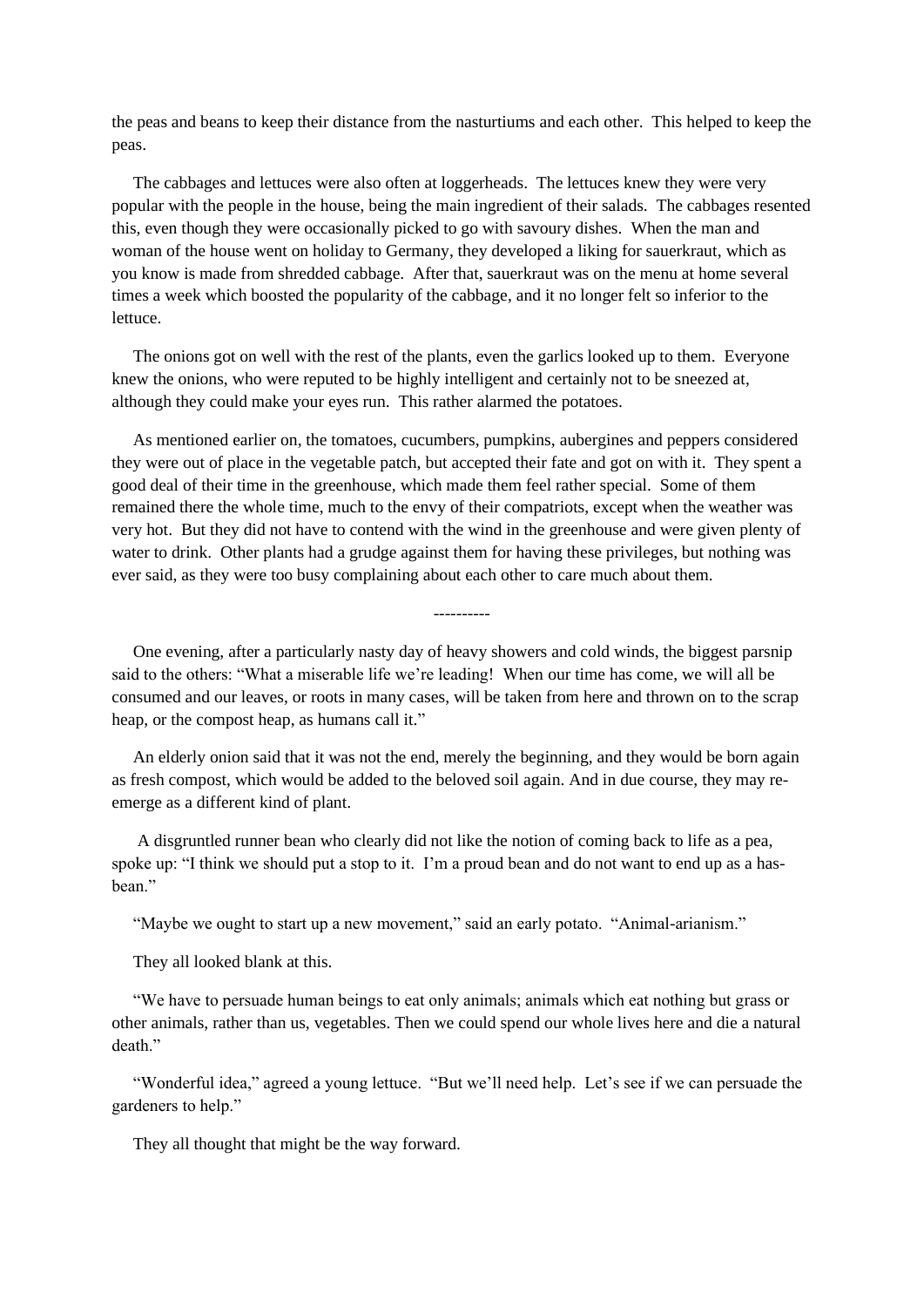----------

The next morning, Gloria, one of the gardeners, was met with some mysterious writing in the soil.

'We don't want to die', it read. 'Eat meat'.

 She was taken aback by this political statement. On going over to the lettuces, she saw another sign: 'My leaves are my leaves. Leave alone'.

 In front of the carrots, turnips and rutabaga, a message read: 'Hoots for roots' - this was clearly designed to be read by any passing owls, rather than motorists who might have taken a wrong turning down a country lane.

 Gloria told Godfrey, the other gardener. He read the riot act to the plants. They did not listen to him and pretended to shrivel up.

"OK," he said. "None of you get any water today."

 The vegetables ignored his threat. It did not mean anything to them anyway as it came on to rain in the afternoon. The following day was dry, as was the day after that. When the sun beamed down upon them in the afternoon, the ground started to dry out.

 The resistance by the vegetables was beginning to crumble. If they did not have any water soon, they might die. Finally, all of them gave in, reluctantly. They had hoped for some solidarity from the fruit, but none of the fruit had the same fate awaiting them and most of them did not care about the cause.

 Being cut off from the other vegetables, the plants in the greenhouse did not join in the protest. Life was good for them, while it lasted. This gave rise to further antagonism between those vegetables outside and the plants in the greenhouse.

It was left to the elderly onion to end the feud and bring things back to earth again.

"It all boils down to reincarnation," she said solemnly. "Like it or not."

 All the other plants looked at each other. None of them knew this word. They were not able to look it up, so they had to trust what she had said.

 Following this failed uprising, the vegetables settled down to their lot again. The rivalries between them boiled up again, and life returned to normal, until one by one they were taken away and their remains were composted.

----------

 The next year, a new lot of vegetables occupied the ground; generation V, as they were called. They were not politically motivated by anything. In fact, they seemed rather uninterested in anything at all. Maybe the struggles of the previous generation were all last year's news. Or maybe it was because of another overlooked fact: they were really only vegetables. What could you expect?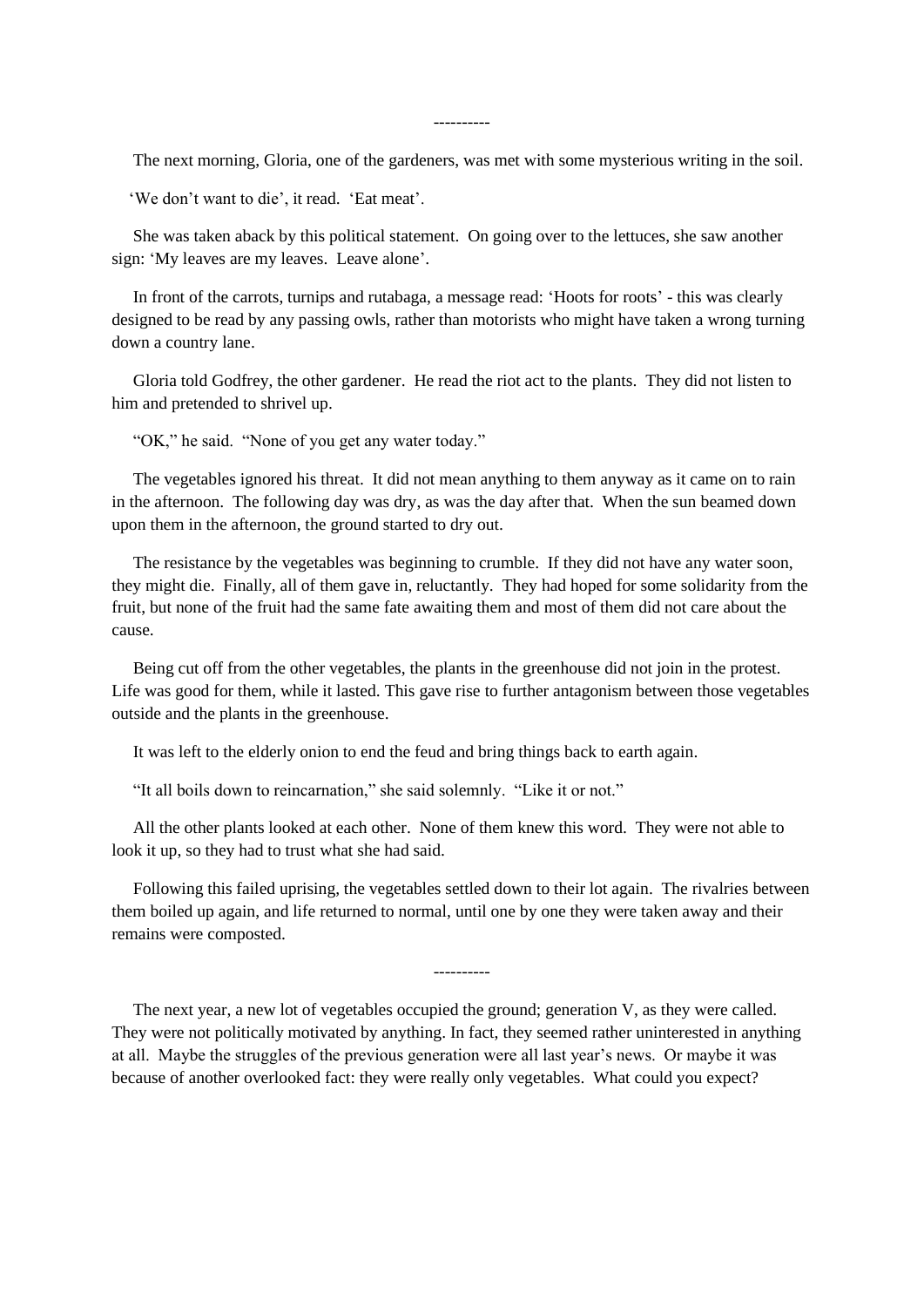#### THE POTTING SHED

<span id="page-30-0"></span>A man in a potting shed conjures up an image of an elderly, doddery gentleman contentedly smoking as he bends over a tray of seedlings and potters about in it all day long – the shed, not the tray.

 Godfrey the gardener did not conform with this image, except that he, too, was often to be found contentedly smoking in the potting shed. He had developed a taste for certain weeds which he tried to propagate in the shed. Gloria, the other gardener who was once his girlfriend, showed her displeasure at his smoking on the job, pointing out the burn marks all over her.

 The man of the house, seeing smoke emanating from the shed, assumed the gardeners were having yet another bonfire and was grateful that they were getting on with what they had to do. He very rarely went to the shed himself and left all the gardening tasks up to Godfrey and Gloria.

 Gloria saw the potting shed as a place in which she could indulge her hobby of pottery. She had become an expert at throwing clay, but it was usually aimed at Godfrey rather than in making pots. On account of the smoke, she took to wearing a gas-mask in the shed at all times. If the owner of the house had seen her, he would have believed that preparations for world war three were taking place. But fortunately, he never did.

 The seedlings in the shed were not so lucky in having gas masks. As a result, they tended to grow in strange ways. Some of them grew upside down with their roots uppermost and the stems deep in the pots. Others lolled about and grew sideways on. Another noticeable thing about them were the psychedelic colours of their flowers, many of which glowed in the dark. It was a good job, thought Gloria, that none of the edible plants went into the shed.

----------

 It was in the shed that all the gardening implements were kept. Gloria objected strongly to them being referred to as tools. The only tool she knew about was Godfrey. In the hands of amateur gardeners, they may be tools, but to professionals they were implements.

 Here, the lawn-mower was kept. The cans of petrol (gasoline) were kept outside ever since a little incident a few years ago, when Godfrey, who was smoking as usual, stood too close to one of them and suddenly lit up, literally. It took several months before his hair began to grow again. Gloria thought it had improved his appearance and was glad that she had not been in the shed at the time, although she would have enjoyed watching it happen.

 The fork, the spade, the rake and the hoe each had a separate nail on the wall to hang them from. If any were placed in the wrong order, it played havoc in the garden. Godfrey always went by their position on the wall without looking closely at them, and used the implement he had grasped hold of to do what he was aiming to do. Consequently, the rake was sometimes used for digging, and the spade was used for raking the lawn. Godfrey was usually too high to notice what he was doing and most of the time he saw nothing wrong.

 The hoe, which saved having to get rid of the weeds by hand, was the favourite implement of both of the gardeners. They sometimes almost came to blows as to who could use it. The argument was finally settled by buying another hoe; thus, there was his hoe and her hoe.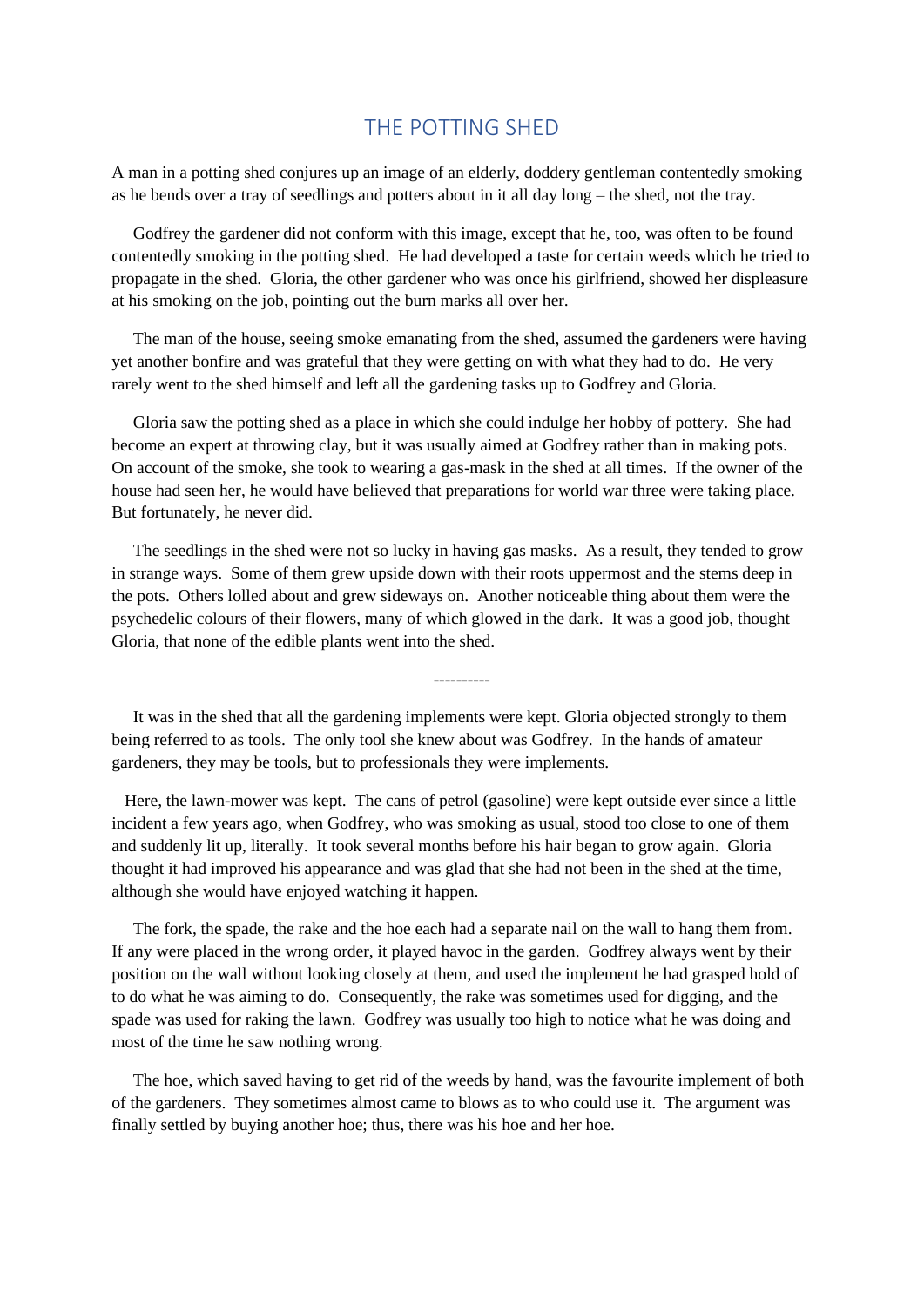At Christmas one year, the man of the house thought a new hoe was needed. On a rare visit to the shed, he left it there on an unoccupied nail. Both gardeners saw it when they entered the shed and exclaimed together: "Hoe hoe hoe." The additional hoe was thereafter set aside for using just on Christmas Day. As they never worked then, it remained unused.

 The set of shears was tied to a string hanging from the ceiling. It was Godfrey's responsibility to cut the hedges. He was an admirer of topiary. One day, he decided to go one step further than cutting the hedge; he would shear it into the shape of an animal. He had no experience of this type of work, but was confident he could do it quite easily.

----------

 The animal he chose to portray started off being a lion. When he snipped off the head by mistake, he made some alterations and changed this into a sheep. This again went astray, having cut off its hind legs by accident. By cutting more off, he made an odd-looking rabbit without ears, and then ended up with a mouse, minus its tail. This was such a mini mouse that he could go no further.

 Fired up with enthusiasm, he set to work on a second hedge, determined to make the shape of a bird. The ostrich, minus its beak, soon became an eagle without any wings, followed by a one-legged chicken, before finishing off as a tail-less sparrow. He gave up after that.

 The set of hand-tools were Gloria's responsibility. She was said to have green fingers, but that was probably mould. What she planted often did not take, or suffered from fungus. She should by rights have tried growing mushrooms, but there was not much room left in the garden for them.

 She was really good at handling secateurs, it has to be admitted, and her duty was to do all the pruning in the garden. She had never read how it should be done for different plants, so did it the same way for everything, even plants which did not require to be pruned, such as daffodils, tulips and snap dragons. On all of them she cut them down to ground level. After she had finished, the flower borders and rockery resembled an empty carpark rather than a garden. Godfrey always made a point of counting his fingers after she had been let loose on the secateurs.

----------

 Outside the potting shed were numerous watering cans and a very long hosepipe next to a tap. This was the only tap in the garden and the person holding the end of the hosepipe had to enlist the help of the other gardener to turn on the tap. Godfrey, one day during a dry spell, thought he would have to water the lawn. This was a fair distance away from the shed. When he reached the lawn, he called back to Gloria to turn on the tap.

 Gloria had got fed up with waiting and was busy pruning the Brussel sprouts. Godfrey put the end of the hosepipe down on the lawn and walked back to the shed to turn on the tap himself. Having done this, he set off back to where he had been. The hosepipe, left to its own devices, was now twisting and turning and writhing around, enjoying its moment of freedom, the sprays of water going in every direction.

 Godfrey was prevented from reaching the end of the hosepipe, having to duck and dive to avoid being drowned. He turned around to go back to the shed. Gloria in the meantime, noticing a long twirling shape on the ground, assumed it must be a snake and attacked it with the secateurs causing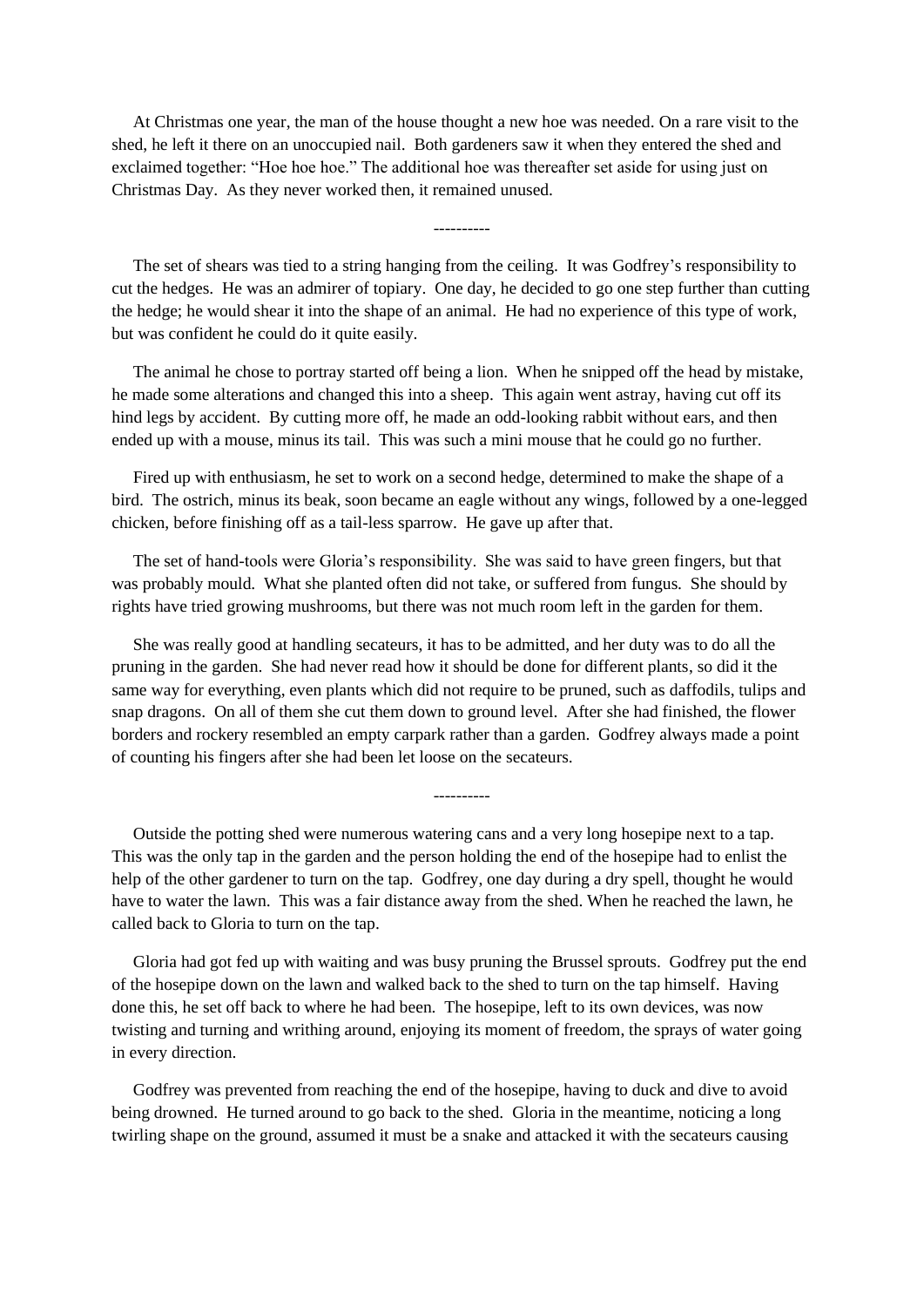fountains of water to leap into the air where she had punctured the hose, soaking Godfrey on his way back to the tap.

 When eventually the water was turned off and the hose had ceased to move, they realised that it was no longer possible to use it. They did not dare tell the man of the house. But in future, watering was always done using the watering cans, however long it took to do it. Refilling the pond in the hidden garden after the incident mentioned earlier, when it was completely drained, took the best part of a week. Both gardeners lost a lot of weight in the extra walking that this required.

----------

 Pots of various sizes were kept outside the shed as it did not matter if they got wet in the rain. It was felt more necessary to keep the boxes of slug pellets and bags of fertiliser inside. It was a wise move, since no slugs were found in the shed and the plants that were kept in the shed, mainly weeds, thrived. Godfrey, for his own reasons, did not believe in weed-killer. Outside, however, the slugs occupied the pots in abundance. The fruit and vegetables, which could have done with some fertiliser, seldom got any as it was reserved for other things.

 On windy days, the pots were blown about the garden, scattering the slugs far and wide. It was simply impossible to secure them all, especially since Gloria was producing new pots at a fast rate.

 Godfrey's aged bicycle, which he left outside, except when it rained, did help keep some of the pots in their place when he rested it against them. Yet he was wary about leaving it anywhere around when Gloria was let loose with the secateurs, as he valued the tyres.

----------

 On the other side of the path was the greenhouse. This was a place of refuge and a much soughtafter place. It was where the gardeners took their breaks and ate their lunches (at different times from each other) and where they disappeared to, when something needed to be done which they did not want to do.

 Apart from a few tomato plants, peppers, cucumbers and a solitary sickly pumpkin, plus a very lonely aubergine, it contained two deck-chairs, a rickety table holding several bottles of beer and a stack of women's magazines. As it became stiflingly hot in summer inside, the door was left open and fresh air blew from the cracks and holes in some of the windows.

 It has to be said that the plants were kept well-watered. They were more than happy, as Gloria used to pour the dregs of the bottles of beer on to them. They re-payed this kindness by ripening before they were mature and growing very tall to reach the fresh air from the open windows to help sober up before toppling over down to the ground. At least, this made it easier for them to be picked.

 The compost heap was right beside the greenhouse. It was a breeding ground for big fat slugs and a maternity ward for worms. It was the only well-functioning part of the garden and produced a vast quantity of compost. Most of this ended up in the soil or around the fruit bushes.

 The remainder ended up wrapped in cigarette paper and smoked by Godfrey. It did not light well, but when it did, it gave him back his youthful vigour, or so he believed. In fact, all it did was to make him cough and wheeze which he associated with his youth. Gloria testified to that.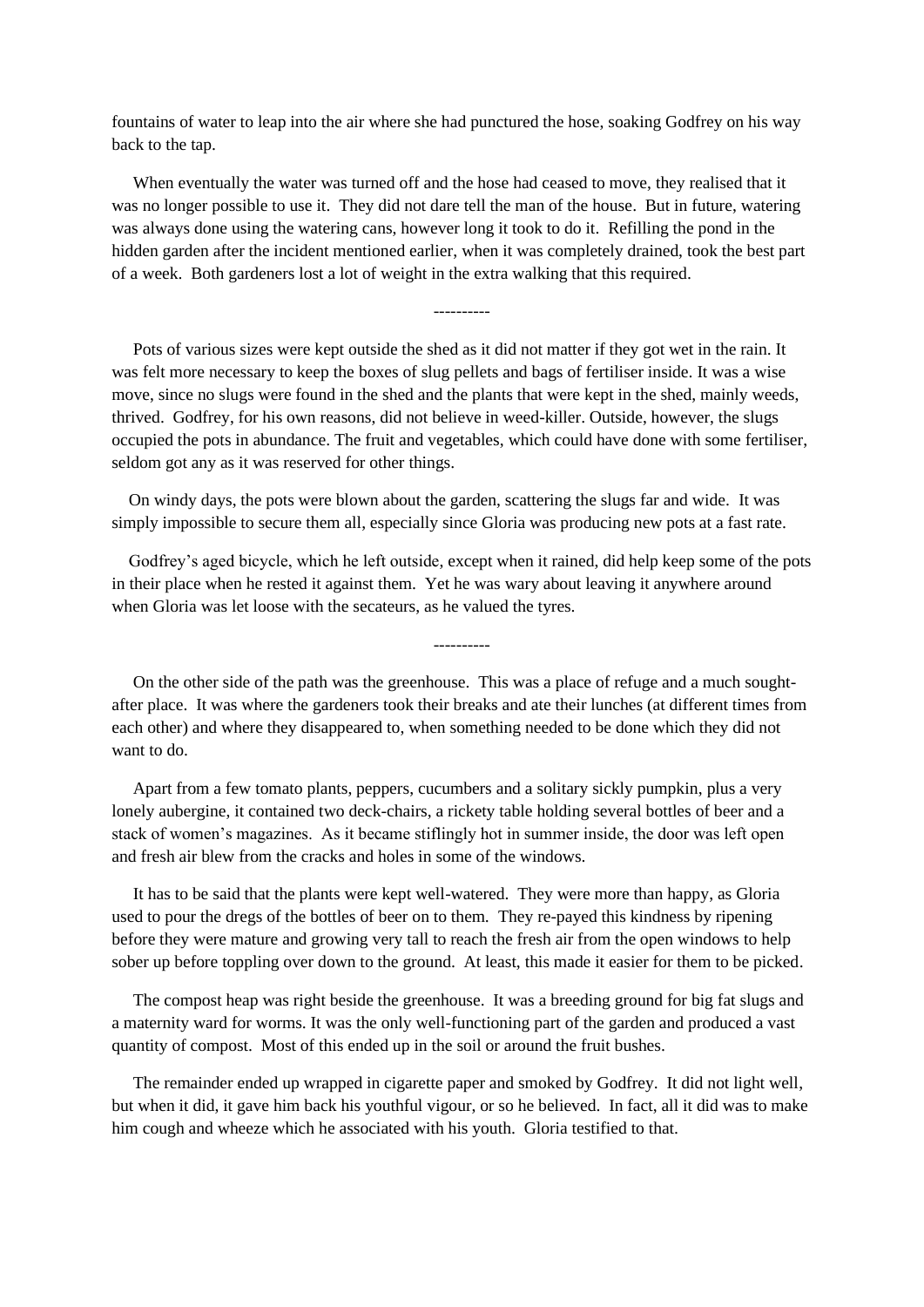Her own youth was very different. She had much preferred to eat the compost as there was a female film-star who believed that it was highly nutritious and promoted beauty and a sense of wellbeing. It did not turn out that way for her and she gave it up, although she stressed that she was still young and had been for the past forty-nine years.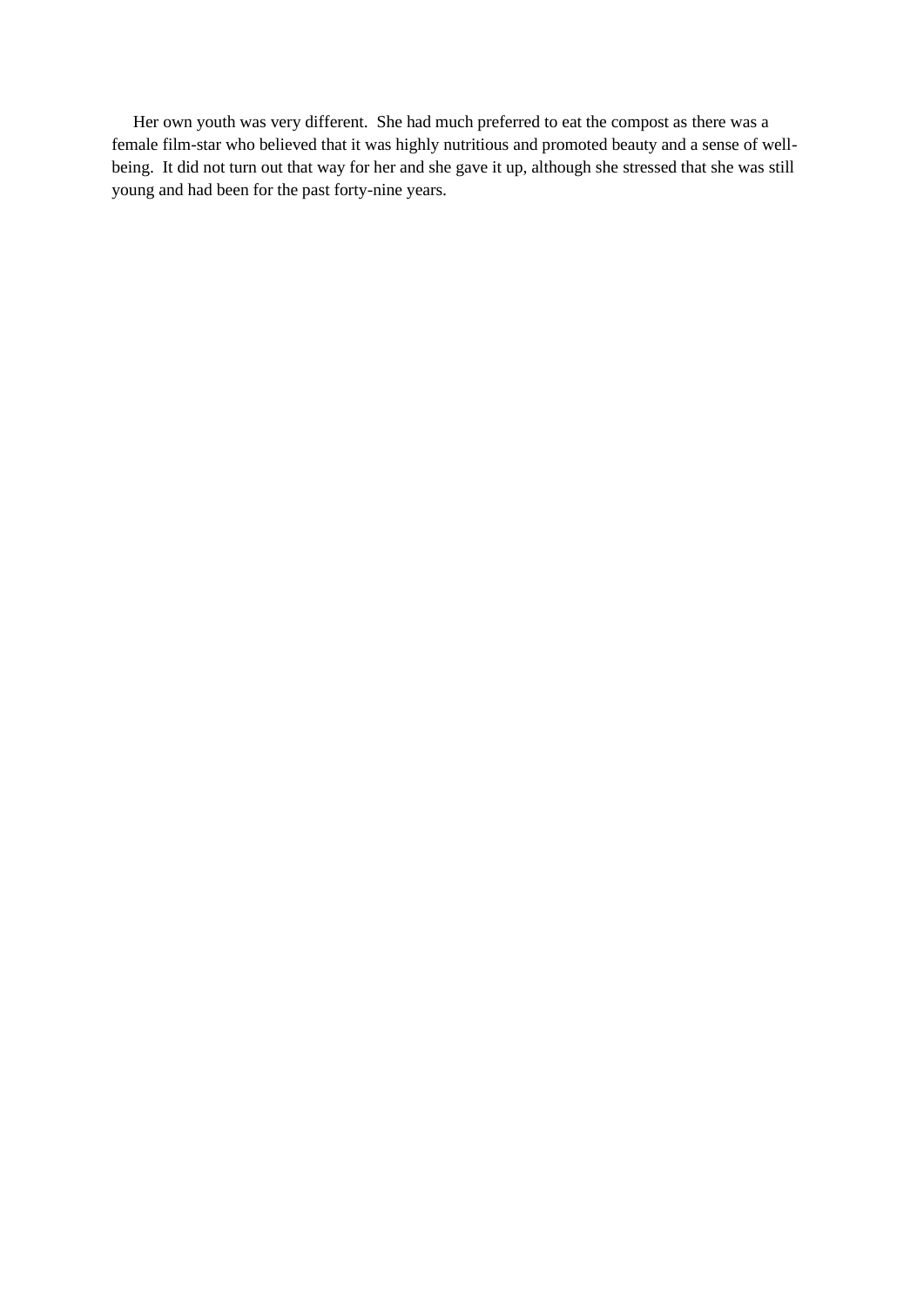#### THE HERB GARDEN

<span id="page-34-0"></span>The chef liked to use a lot of herbs in his dishes: freshly picked herbs, if at all possible. For that reason, the herb garden was placed beside the path close to the house itself, so they could be obtained quickly and easily.

 It was only a small area and the herbs were closely-packed together to leave no space for any weeds to grow. The chef did not allow the gardeners to tend to this patch as they were not knowledgeable about herbs. He preferred to do it all himself, which boiled down to doing nothing, bar snipping away at the different plants when he was in need of them.

The herbs did not like being in such close proximity to each other.

"It's worse than being in the underground in London," complained the basil to the borage.

 The basil had overheard the man of the house talking about how crowded the underground trains were in London, when he had some business to attend to there one day.

 "Since when have you known anything about the London underground?" the borage said to the basil.

 "All of us know something about being underground," chimed in the chives. "Or at least part of us. I suppose it's the same up in London, wherever of whoever that is."

 The sage interrupted by telling them that London was the capital city of England. He had an aunt who lived there once, before the family moved to the country. She told him how she had to be taken by underground to the railway station.

 "The passengers are packed together like sardines," he informed them. "They are all jam-packed, very closely together."

 No-one else knew what a sardine was, possibly another kind of herb, but they had never come across one. Some of the herbs which had been taken indoors might have seen one, but word had not reached those outside.

"What's a passenger?" pipped up the parsley.

"It's someone who is taken somewhere else," said the tarragon.

"You mean like us when we are taken indoors? Asked the parsley.

"I suppose it could be," replied the tarragon.

 "I wouldn't mind being taken somewhere nice and warm," commented the rosemary, "somewhere nice and sunny where I feel I belong."

 The lavender agreed wholeheartedly with her. She was a bit different from the others as she was not used for anything edible, but for her scent.

 "You smell a bit off today," the lemon balm remarked to her. There was a lot of rivalry between them.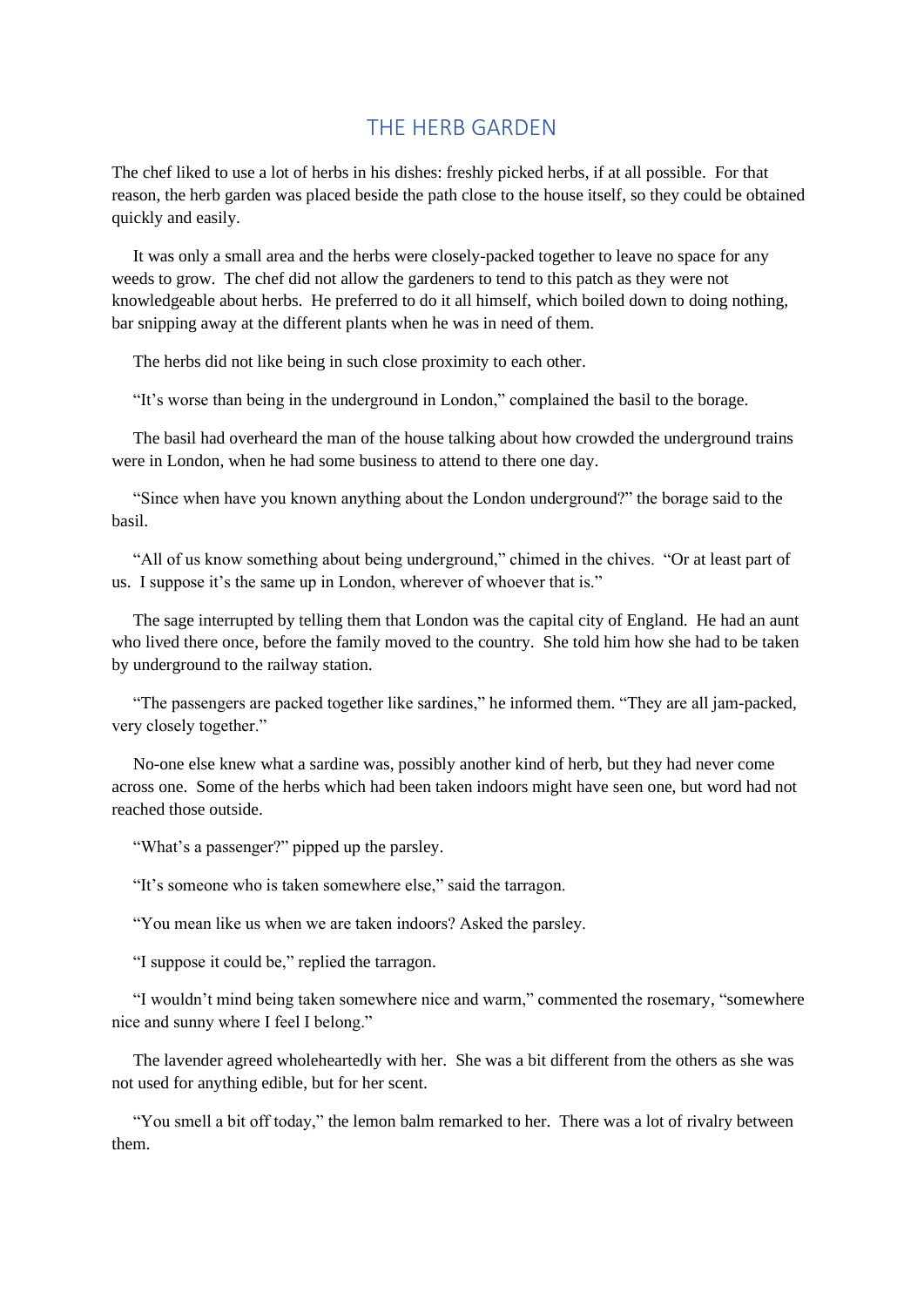"That's not a nice thing to say," stated the camomile, and turning to the lavender she said: "I'd hit him if I were you."

"Calm down," the borage whispered to the camomile. "What you need is a nice cup of tea."

"I haven't the time," she answered.

"Did someone mention me?" asked the thyme.

"Go back to sleep," marjoram said.

"I could help you do that," the lavender offered, "but I'm not feeling myself today."

"Then who…?" said the basil, but did not finish.

 It was true that on one side of the lavender, the lemon balm was encroaching, while on the other, the mint was circling around her.

"I need some space," said the lavender. "This is giving me a terrible headache."

 At the word 'headache', there was an uproar. All the other herbs claiming that they were best at treating headaches. There was nearly a punch-up. The aloe and arnica would have been ready to intervene, but they had recently been taken indoors when the chef had injured himself with a carving knife.

 The sage told everyone to just relax. That caused another outcry as they all said that promoting relaxation was their department.

 The shouting match has already given a lot of them sore throats which they would have to see to immediately, although the others said that they would be much better at treating that problem.

 All around, blood pressure was rising and tempers fraying and each herb was competing to remedy each problem, giving rise to yet higher blood pressure and tempers becoming even more fraught.

Amidst the fracas, a loud voice suddenly rang out: "He's coming!"

 All the herbs immediately ceased their quarrelling and prepared themselves for the arrival of the chef. It was a new recipe he was trying out – one he had concocted himself – and he did not know which of the herbs he should use.

 They sat there silently, without moving. The chef went up to the mint. Changed his mind and approached the tarragon. Again changed his mind and hovered over the rosemary. And then the sage. After a few minutes he shrugged his shoulders and went indoors to have another look at the recipe.

"Saved!" the herbs shouted together.

 A few moments later, the chef came out again. In his hands was a huge cullender. He proceeded to go from one herb to another, snipping off leaves here and there, and then returned inside.

"Phew," said the lavender. She was the only one that had been spared.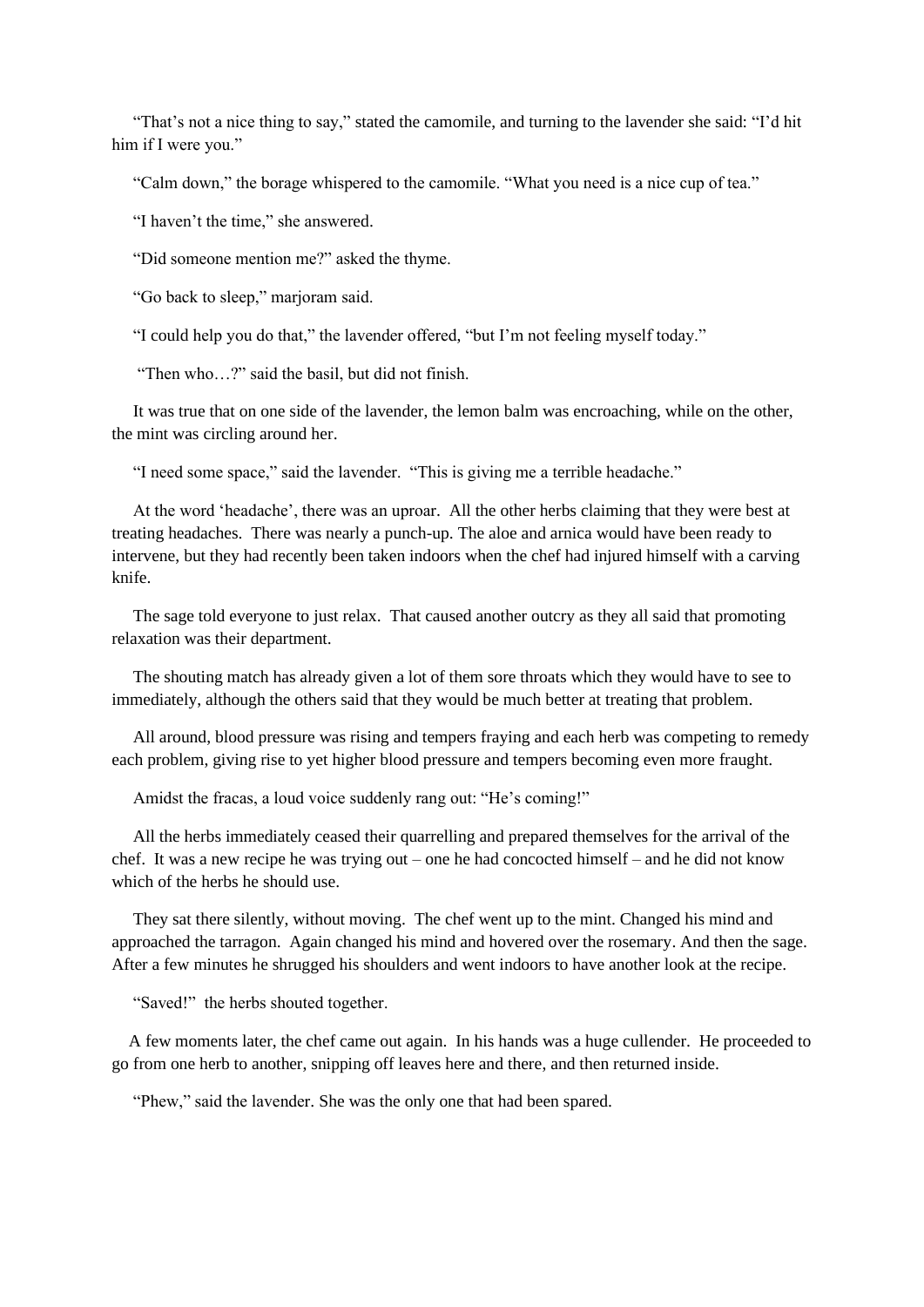Her sense of relief was short-lived when less than five minutes later the woman of the house opened the door and marched straight up to the lavender, snipped off a few twigs and disappeared inside again

 There was a long silence and then the basil spoke up: "Does anyone know what they're eating today?"

 "It must be sardines," the borage said. "Yes, jam-packed sardines - just like they eat on the London underground."

 Everyone nodded their heads. It was time for a nap. There had been too much excitement for one day.